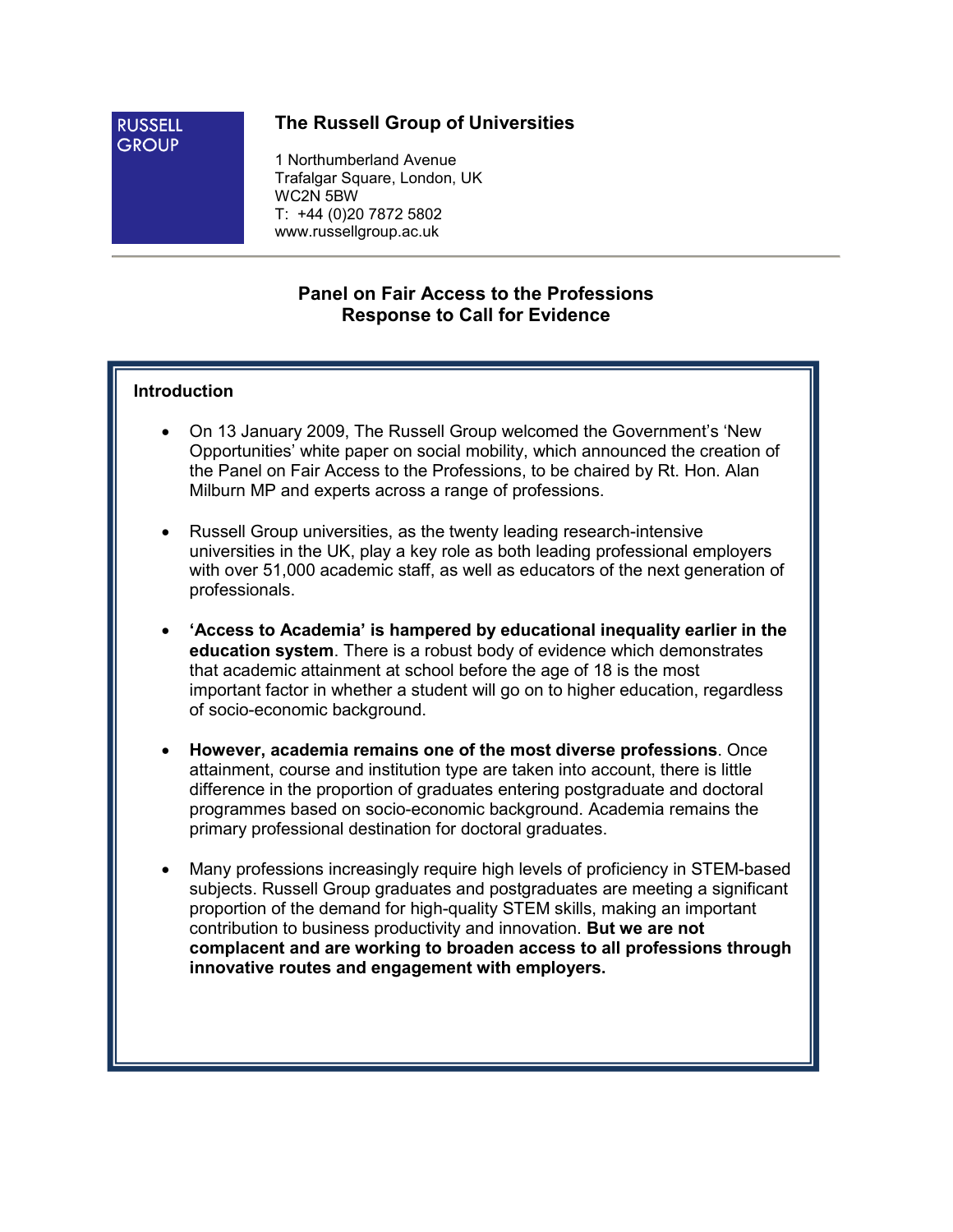- Many pupils, particularly those from lower social backgrounds, do not receive adequate advice and guidance at school about higher education, encouragement to consider applying to Russell Group universities, nor information on professional career paths. It is important that young people are given accurate information about the benefits of choosing the best course and institution for them when making choices which will affect their life chances and careers.
- Our institutions are constantly seeking to develop the most effective ways of identifying real potential. It is in all our interests to ensure we are giving the brightest candidates from all backgrounds the opportunity to flourish on our courses and to go to the best university for them. We have developed a range of 'special entry routes' for pupils from disadvantaged backgrounds (see appendix 1).
- Russell Group universities also undertake a raft of initiatives to raise attainment and aspirations through links with local schools and colleges. Often Russell Group universities do not directly benefit from the widening participation activities they undertake as many pupils who receive this help apply to other institutions. But we recognise our role in inspiring and helping all students to fulfil their potential.
- A range of schemes have been developed by Russell Group universities to encourage progression into a range of professions as well as to boost the skills and competencies of students in areas required by employers (see appendix 2).
- Inequality in life chances and educational success is the key factor in the lower proportion of students from low income backgrounds at university. This inequality is driven by complex and entrenched socio-economic factors which only Governments can begin to address. But our universities are committed to helping the Government to tackle these problems as far as possible.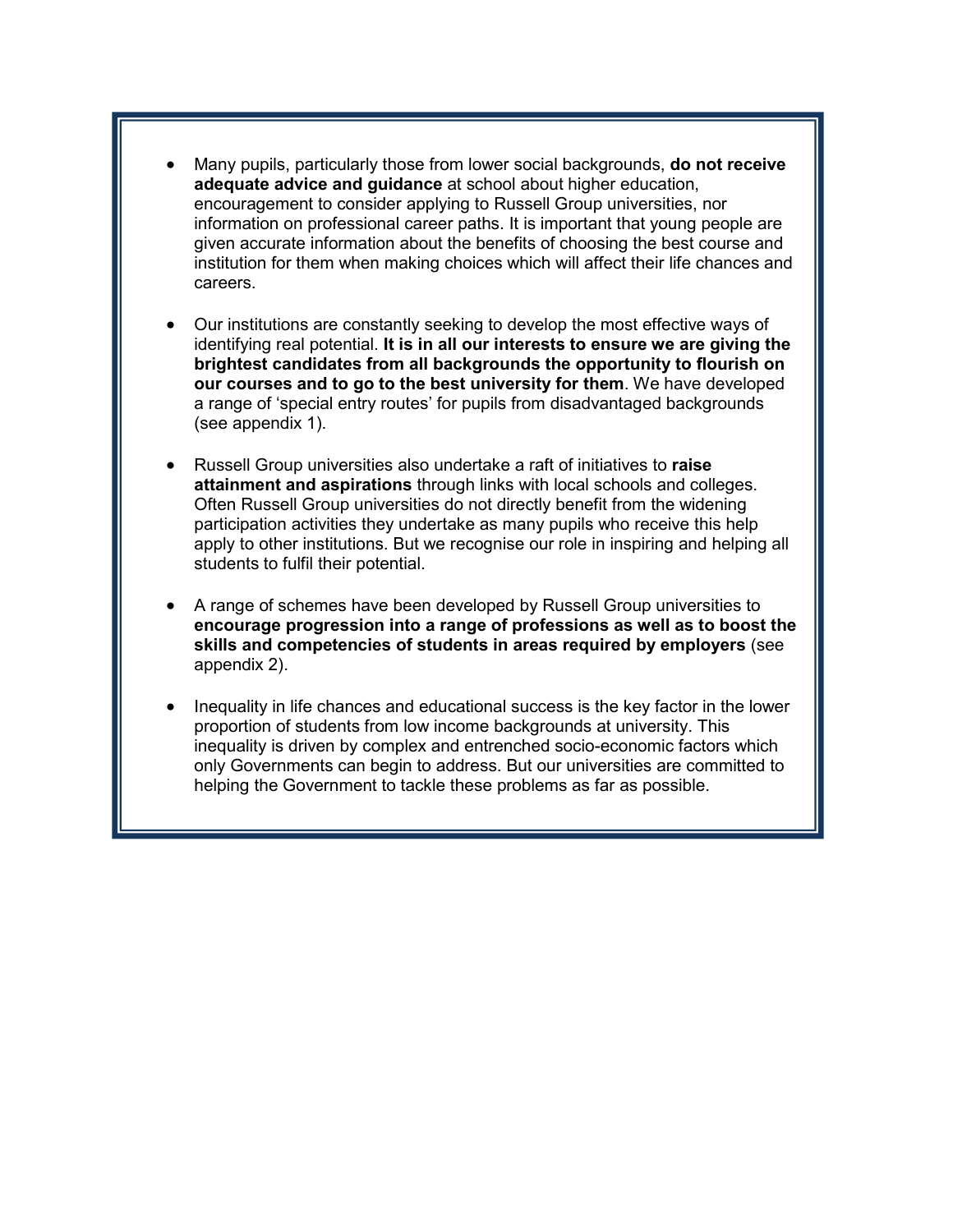# Part I & II: Background evidence and issues to access the professions

### Widening participation to higher education and the root causes of the problem

- Compelling evidence demonstrates how early the problem of educational inequality begins.<sup>1</sup> At 22 months, the link between socio-economic background and educational attainment is evident. By the age of six, middle-class children who had low scores in cognitive tests at 22 months have completely overtaken the few poorer children who had done well in those tests.
- The socio-economic gap actually widens as children progress through school and by GCSE, the gap becomes a gulf. Attainment of 5+ good (A\*-C) GCSEs varies by over 40 percentage points between the top and bottom socio-economic backgrounds (77% compared to 31%), so that children with professional parents are well over twice as likely to gain five or more good GCSEs than children with parents in routine occupations. Young people whose parents have degree qualifications are also disproportionately more likely to study post-16 at A-level – 61% of pupils with at least one parent with a degree level qualification as opposed to 27% where neither parent has A-level qualifications.<sup>2</sup>
- A large number of young people do not progress to A-level or equivalent Level 3 qualifications despite attaining 5 or more good GCSEs. 52 percent of pupils with 7 GCSEs (grades  $A^*$ -C) have not achieved a Level 3 qualification by the age of 18, 39 percent of those with 8 GCSEs have not done so, 21 percent of those with 9 GCSEs and 14 percent of those with 10 or more GCSEs.<sup>3</sup>
- Complex socio-economic factors drive this divergence in life chances from a very early age. For examples, middle-class children in general benefit from households with more resources, a nourishing linguistic and intellectually stimulating, stable environment. Not only are they much better equipped to flourish at school but they tend to congregate in the same high-performing schools which in turn fosters a pro-learning, high aspiration culture. The expectations of families, teachers, peer groups and role-models can have a profound effect on the aspirations and attainment of young people.
- These problems are compounded by the fact that pupils who go to independent and grammar schools are far more likely to take key subjects such as sciences, maths and modern languages. Pupils at independent schools are roughly three times more likely to be doing further maths and 2.5 times more likely to be doing a language A-level than those at comprehensive schools. Only 1 in 10 students in specialist science and mainstream schools take at least one single science at A-level, compared to 1 in 3 at grammar and independent schools.

 $\overline{a}$ 

<sup>&</sup>lt;sup>1</sup> Feinstein, L (1999) Pre-school Educational Inequality? British children in the 1970 cohort. London: Center for Economic Performance.<br><sup>2</sup> DfES (2002), Youth Col

DfES (2002). Youth Cohort Study: The Activities and Experiences of 16 Year Olds in England and Wales: http://www.dcsf.gov.uk/rsgateway/DB/SFR/s000382/V5sfr04-2003.pdf

 $^3$  Bekhradnia, B. and N. Bailey (2008). Demand for Higher Education to 2029. Higher Education Policy Institute: Oxford.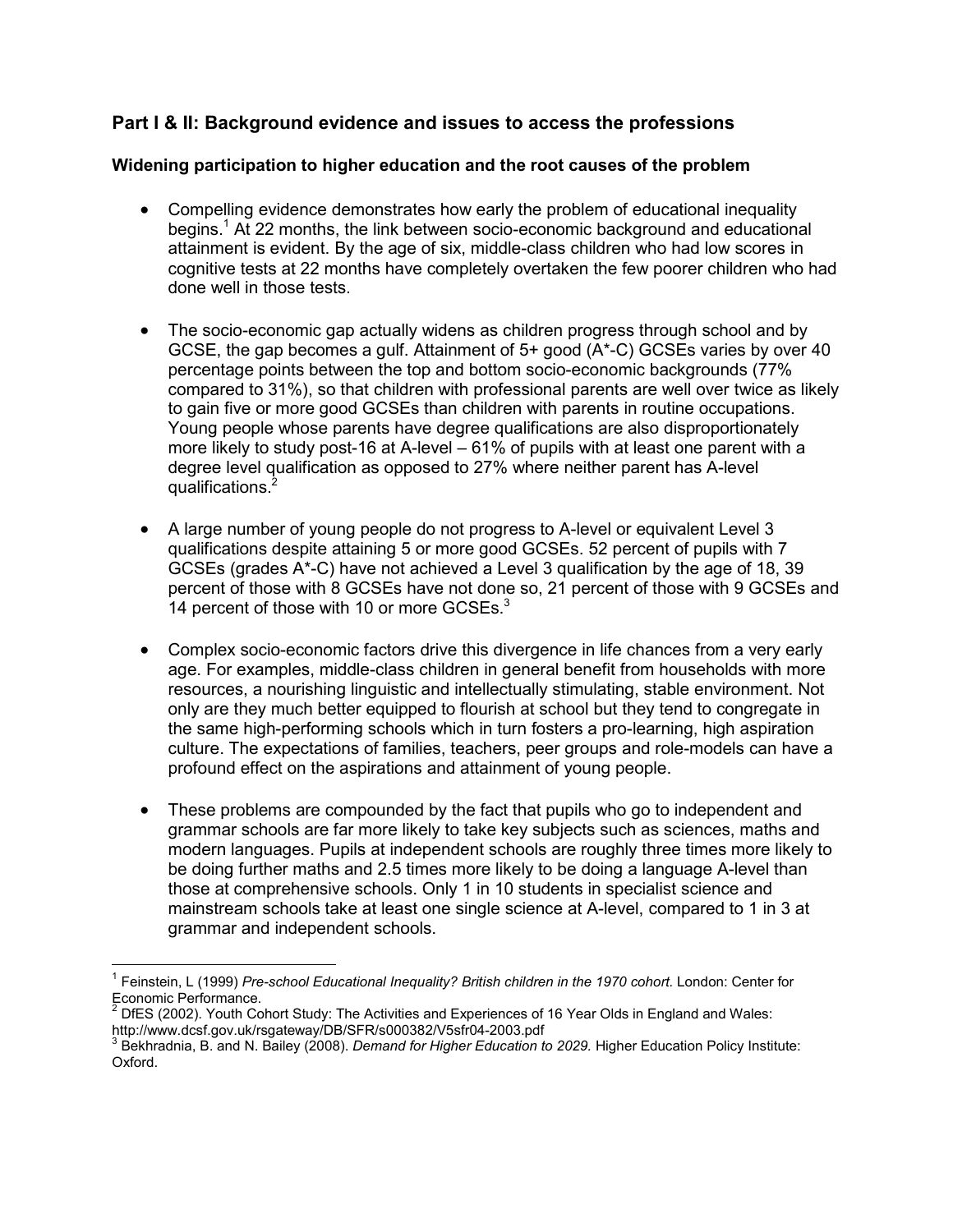- The number of students receiving 3+ A grades at A-level is increasing and the students achieving the top grades are studying disproportionately at independent schools. Last year, nearly 30,000 students received 3 A grades at A-level and 16,000 received 4As. While only 20% of A-level students attend independent and grammar schools, they account for over half of those gaining 3 A grades. Only 7% of candidates in comprehensive schools gain 3 As compared to 29% in independent schools and 23% in grammar schools.
- This divergence in levels of attainment is accelerating instead of diminishing. The independent sector saw a 9% increase in the number of A grades at A-level between 2002 and 2008 - from 41% to 50%. Over the same period, top grades in comprehensives increased by only 4 points to 20%.<sup>4</sup>
- Moreover, independent school pupils are also much more likely to apply to Russell Group universities. 50% of students from independent schools apply to Russell Group universities while only 30% from maintained schools do so. Quite simply, we cannot consider those students that do not apply.
- Clearly only Governments can attempt to tackle these issues but Russell Group universities recognise that they can play an important role in working with schools, charities and businesses as well as Government to give everyone a fair chance of fulfilling their potential.

### Raising aspirations and information, advice and guidance

### Key facts: widening participation at Russell Group universities

- $\circ$  Russell Group universities currently employ well over 100 (full-time equivalent) widening participation staff.
- $\circ$  Funding devoted by Russell Group universities to outreach programmes has grown by nearly £5m since 2006 – a commitment of over £100,000 more per institution than the sector average.
- o The Russell Group has over 130,000 part-time students and more part-time students on average than the sector as a whole. We have developed a huge array of initiatives to build on the success of our part-time study programmes.
- o There are a variety of distance learning opportunities available at Russell Group universities. These include LSE's distance learning 'foundation year' in economics, management, finance and social sciences and the University of Cambridge's e-learning environment in the Institute of Continuing Education, which was particularly designed for part-time study.

 $\overline{a}$ 

 $4$  JCQ (2008): 14 August 2008 press conference.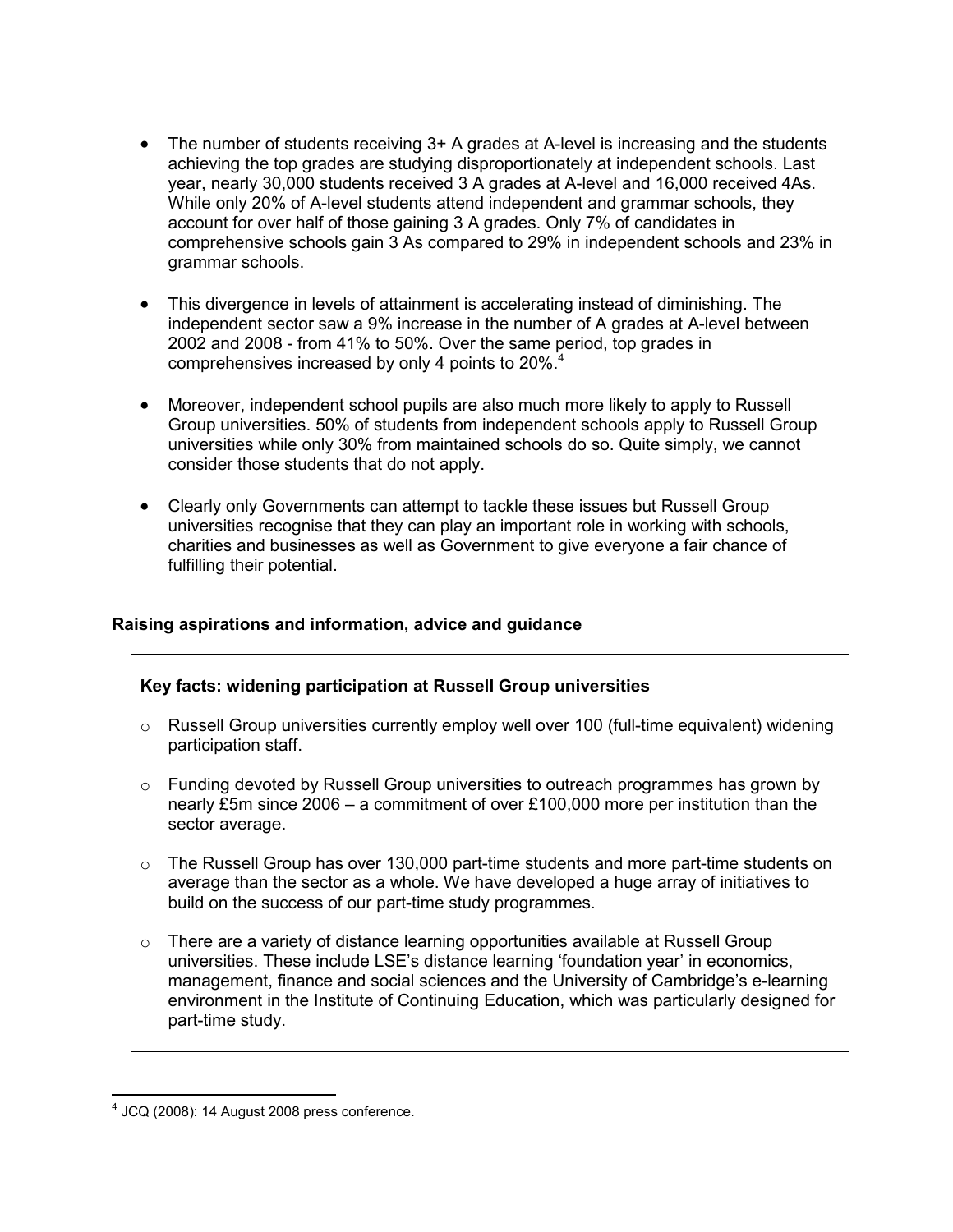- Often Russell Group universities do not directly benefit from the widening participation activities they undertake because many pupils who receive this help apply to other institutions. However, we recognise our role in helping to raise attainment and aspirations - helping all students to fulfil their potential and inspiring them to consider higher education and professional career paths.
- Effective information, advice and guidance about the benefits of higher education and attending research-intensive institutions is essential to ensure that young people have the information they require to make decisions that will maximise their life chances, such as future career destinations. Many pupils, particularly those from lower social backgrounds, do not receive adequate information, advice and guidance at school about higher education. We are alarmed by increasing evidence that some teachers may not be encouraging some of their students to consider Russell Group universities.<sup>5</sup> It is particularly important that pupils from families who haven't been to university, or who have less knowledge about higher education than others are given robust support and guidance at school.<sup>6</sup>
- Russell Group universities are increasing and improving the information they provide for potential students about the qualifications and skills they need to be successful in pursuing their chosen course.
- The average amount of additional fee income spent on outreach in a Russell Group institution is £286,000 compared to a sector average of £168,000. This is over £100,000 additional expenditure per institution on average. The proportion of AFI spend on outreach is also higher than the sector average (5.7% compared to 5.3%). However, this figure does not capture the very large sums already being spent on outreach from existing budgets that is not from additional fee income.
- Funding devoted by Russell Group universities to outreach has grown by nearly £5m. This is in addition to the very large sums already committed to outreach from existing budgets.

### Access to academia

l.

- Academia remains one of the most diverse professions:
	- o For instance, amongst all academic staff, almost 11% come from black minority ethnic (BME) backgrounds, compared to roughly 9% of the UK employed population. In Russell Group universities, this figure rises to 13.5% for total academic staff.<sup>7</sup>
	- $\circ$  Compared to other 'prestigious professions', Vice-Chancellors were significantly less likely to have graduated from an independent school (20.5%) versus judges

<sup>&</sup>lt;sup>5</sup> The Sutton Trust and Institute of Education (2008). "Primed for Success":

http://www.suttontrust.com/reports/PrimedforSuccess.pdf

<sup>&</sup>lt;sup>6</sup> McKenzie, H. (2005). "The Tuition Trap". Toronto: Ontario Confederation of University Faculty Associations. September 2005.<br><sup>7</sup> Equality Challen

Equality Challenge Unit (2008). Equality in Higher Education: Statistical Report 2008. ECU, London.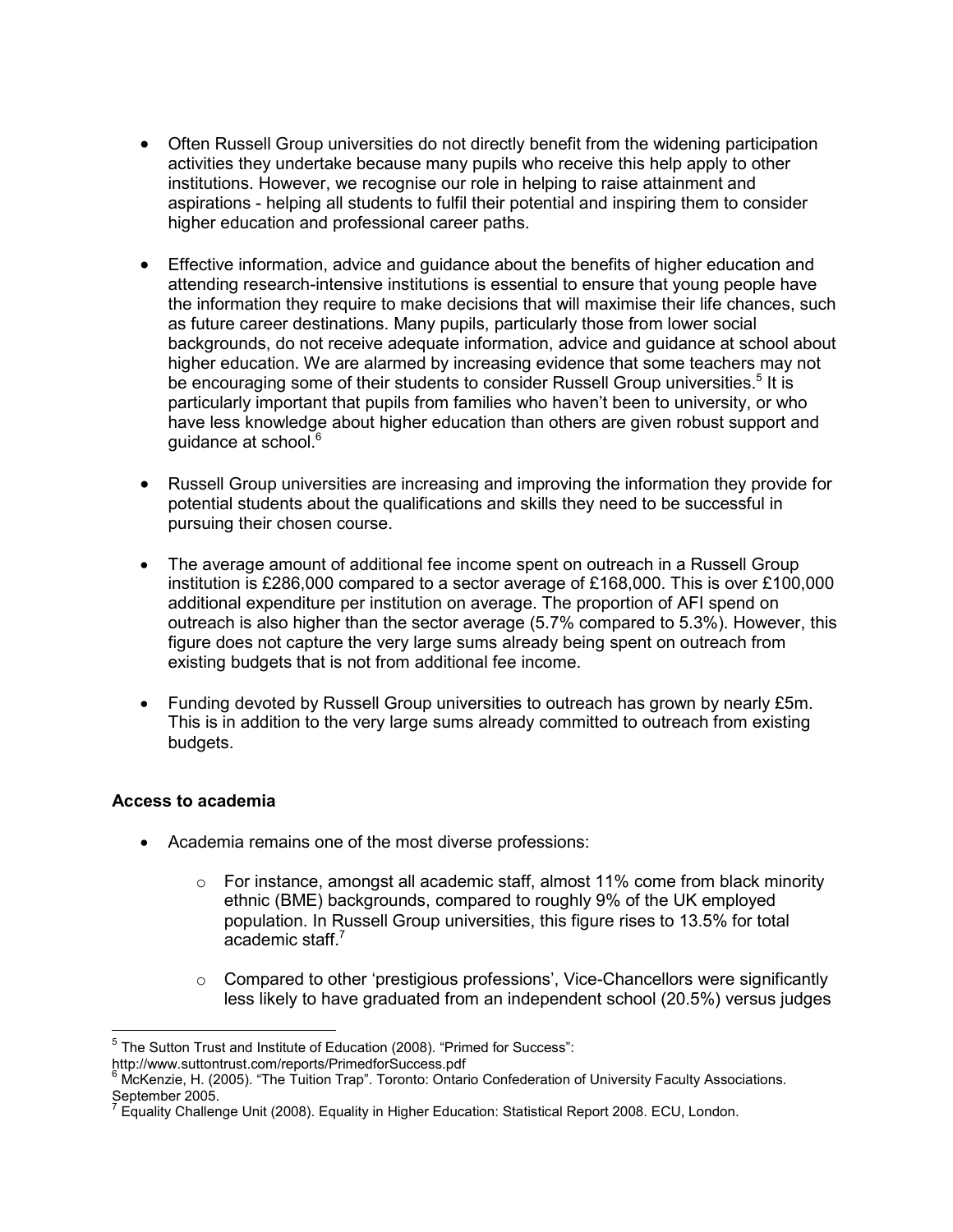(70%), CEOs (54%) and politicians (38%). Those Vice-Chancellors that attended independent schools were more likely to have attended private day schools than leading 'exclusive' public schools.<sup>8</sup>

- The main barrier to academic professions is initial entry into higher education for first degrees. Evidence clearly demonstrates that achievement at school before the age of 18 is the most important factor in determining whether a student will go on to university. If a child from a lower social group succeeds in overcoming the barriers s/he faces and achieves good grades at A Level (or the equivalent), then s/he is highly likely to go to university. Russell Group universities also cannot consider applicants who do not apply.
- Once attainment, course and institution type are taken into account, there is little difference in the proportion of graduates entering postgraduate and doctoral programmes based on socio-economic background.
- For students embarking on doctoral degrees, 15% come from families in which the father possessed no formal qualification and 26% from which the highest qualification was Alevels. This compares to 6% who come from homes where a postgraduate degree was the highest paternal qualification and 1.5% for doctoral degrees. $9$
- For those students who go on to pursue doctoral studies, academia remains the main professional destination. More than half of doctoral graduates currently enter academia.
- There have also been an increasing number of mature and part-time students pursuing doctoral degrees. In 2005-06, 31% of doctoral research students were 30-39 years of age, 14% from 40-49 and 6% from 50-59. A third of doctoral students are pursuing their studies part-time. $10$

l.

<sup>&</sup>lt;sup>8</sup> The Sutton Trust (2009). "Educational Background of Vice-Chancellors". Sutton Trust, London.

<sup>9</sup> Wakelings, Paul (2008). "Widening Postgraduate Participation: UEL Continuum & Graduate School Joint Seminar". London: 11 June 2008

 $10$  Artess, J et al. (2008) "Higher Degrees: Postgraduate Study in the UK", Report 08 16. Department for Innovation, Universities and Skills, Higher Education Careers Service Unit, London.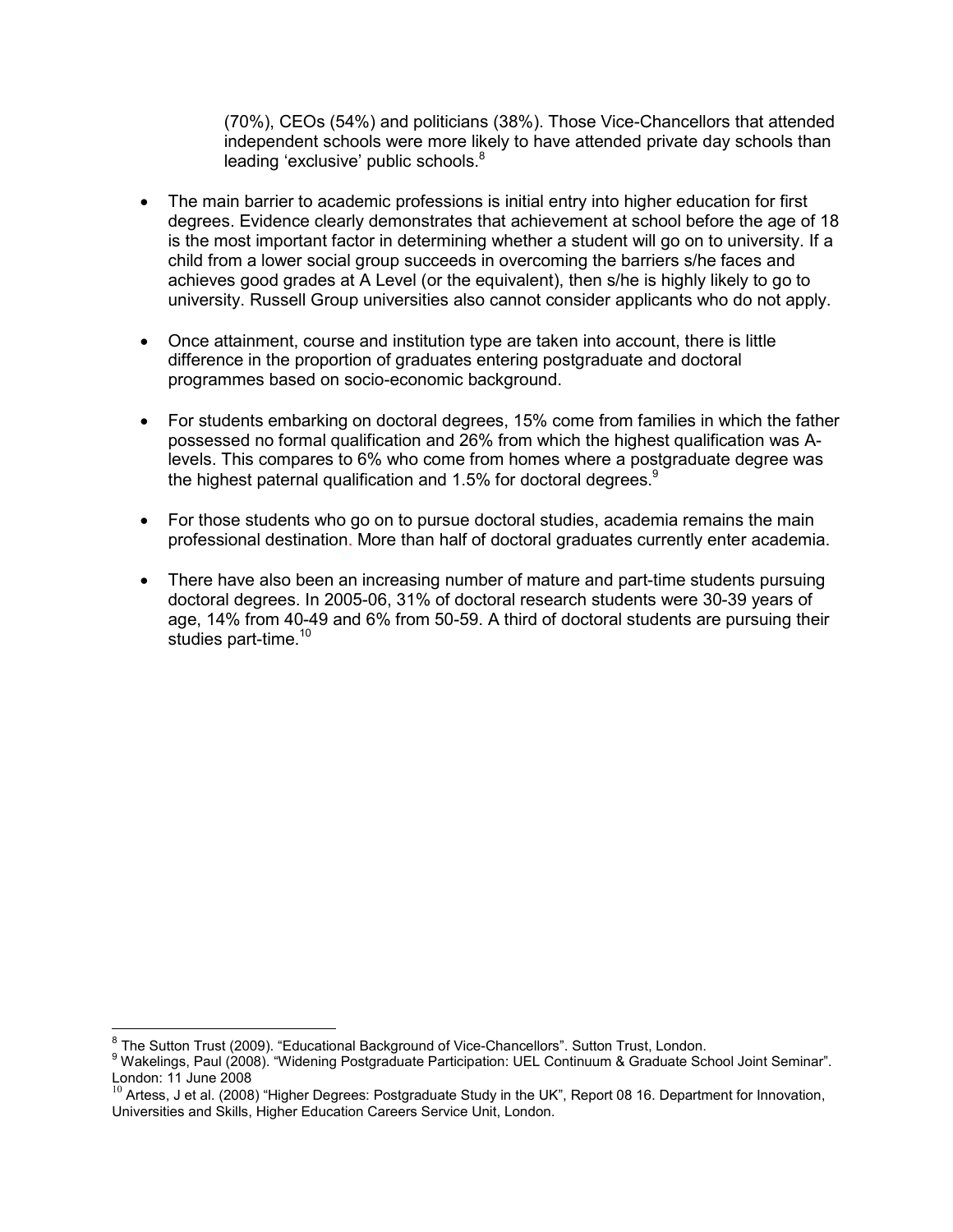## Part III & IV: Initiatives and programmes to ensure fair access to the professions

### Access schemes to professional degrees

- Access schemes (sometimes also known as 'compact schemes') allow students from under-represented backgrounds to learn more about higher education, encourage them to consider and apply to university. Some access schemes aim to widen participation through activities to raise aspirations, boost attainment and provide information, advice and guidance, while others provide supported pathways into higher education.
- A number of schemes provide alternative entry routes into higher education, giving eligible students real opportunities to demonstrate talent and potential that might not be reflected in A-level grades. Some schemes, for example, give students the opportunity to take extra modules or complete supplementary coursework, which provide additional weight to an application. Applicants are then given two offers – a regular offer and one as a participant on the scheme.
- In addition to access schemes, a foundation course is an extra year at the beginning of a degree which prepares students without the standard required qualifications for their chosen course. These rigorous programmes ensure that they will have the necessary skills, experience and knowledge to succeed in their degree. They are specifically designed to provide additional support and tuition to students in their transition to higher education, particularly into STEM subjects (see appendix 1 on examples on supported entry routes into Russell Group universities).

### Examples of access schemes to professional degrees

- Developed at the University of Edinburgh, Pathways to the Professions encourages progression by under-represented school students into professional courses in medicine, veterinary medicine, law and, most recently, architecture, and subsequently into the professions themselves. Working with universities, colleges and schools, professional bodies, state schools and families, the programme was initiated and developed across all 46 state schools in Edinburgh and the Lothians and has over 600 school students registered. Pathways to the Professions encourages young people to consider professional careers, helps them to apply to university in those fields and connects them with professional bodies and recruiters once they enter their degree programmes. The programme holds pre-application interviews for eligible pupils, advice sessions on writing personal statements, revision workshops for A-levels and Scottish Highers and provides intensive guidance on course requirements. In addition, the programme facilitates shadowing opportunities with current university students, targeted parental sessions, mentoring in the participants' last year of school and first year of university and career information events throughout university. Pathways to Law has been extended to five other universities across the country, including the University of Leeds, the London School of Economics & Political Science, University of Manchester, University of Southampton and University of Warwick.
- King's College London's **Access to Medicine** works to encourage and enable young people from disadvantaged backgrounds to study medicine or to train for careers in the health service or biomedical sciences. It includes the *Extended Medical Degree*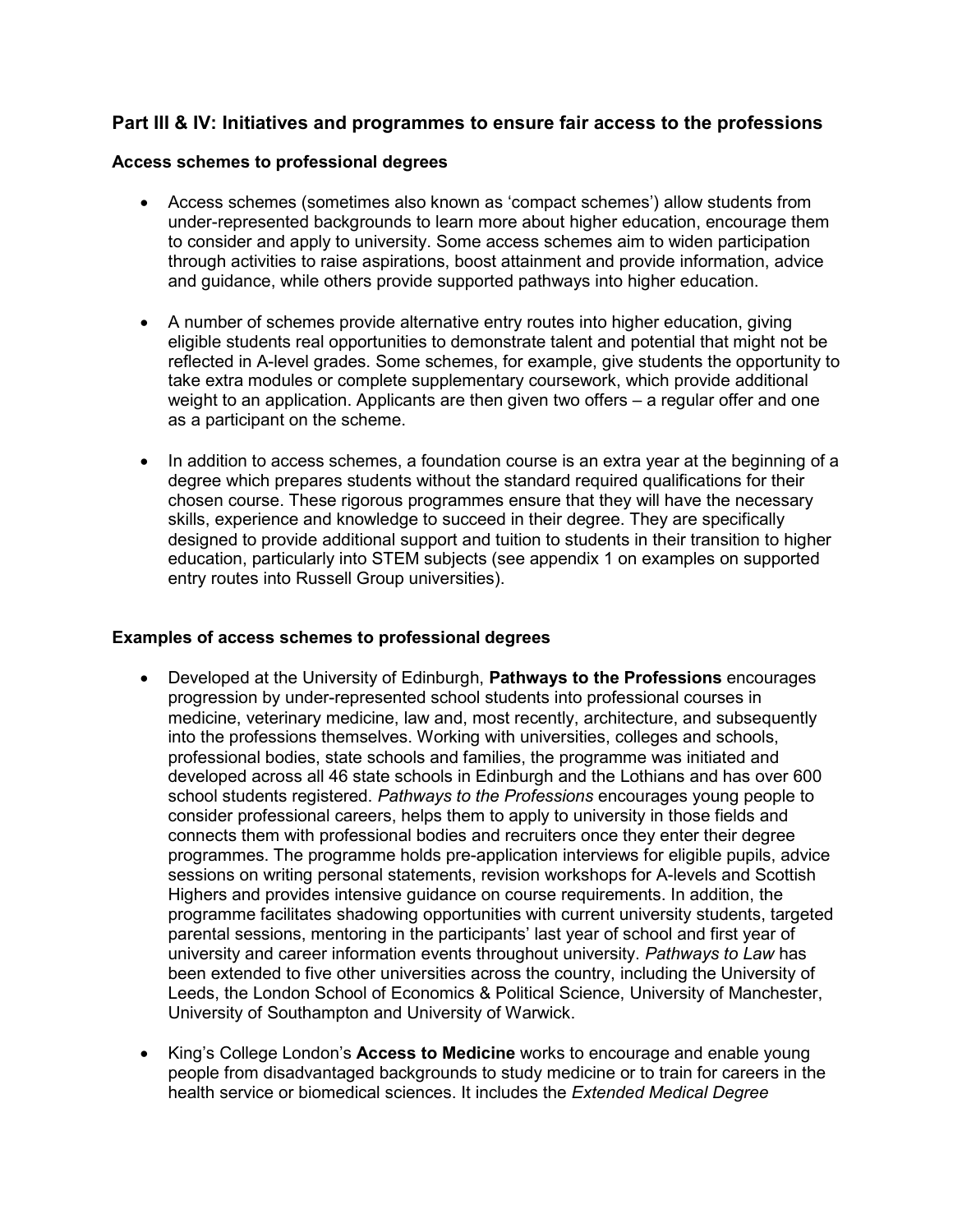Programme (see appendix 1), which is a six year medical degree programme for students from disadvantaged backgrounds in targeted London boroughs.

- The University of Sheffield's Outreach and Access to Medicine Scheme (SOAMS) provides support and guidance to local year 9-13 students with an interest in medicine or science with a range of activities aimed at raising awareness, aspirations and levels of achievement. Students who complete the scheme are eligible for a guaranteed interview at Sheffield's School of Medicine and are then considered for one of the ringfenced places. Sheffield also runs other outreach activities linked to law, accounting, architecture and dentistry.
- SWAP (Scottish Wider Access Partnership) is a partnership of further and higher education institutions in Scotland, which creates opportunities for mature students with no qualifications to access university provision including the University of Edinburgh and the University of Glasgow. The SWAP programme prepares students for entry into higher education and guarantees them a place at a college or university if they complete the programme successfully. The University of Glasgow offers SWAP Access to Medicine and Dentistry and will now also be accepting the Veterinary Medicine course.
- WHAN (Working in Health Access Network) is led by the University of Glasgow and aims to raise awareness about study and careers in healthcare-related fields in Scottish schools with below-average transition rates to higher education. In its three years in operation, the national project has carried out activities with over one hundred schools and with approximately 5,000 pupils. The activities have been delivered by medical and nursing students and professionals.

### The success of access schemes to professional degrees

- An evaluation of King's College London's Extended Medical Degree Programme (EMDP) was carried out in 2008, six years after the programme began and after its first cohort had progressed through their full degree. The programme is specifically designed to provide additional support and tuition to students in the transition to higher education.
	- o The evaluation notes, "we can safely conclude that medical students can succeed without AAB at A level if these results were obtained from a low achieving school".<sup>11</sup>
	- $\circ$  These students now make up over 10% of the medical student population at King's and the highest achieving are consistently in the top 15% of examination results of their whole year group.
	- o Retention rates for students who enter through the extended degree are high at 90%. While this is lower than their peers who entered through the traditional route (97%), it is well above the UK average (83%).
- Pathways to the Professions was established at the University of Edinburgh in 2001-02 to encourage progression by under-represented school students into professional courses in medicine, veterinary medicine and law, and subsequently into the professions themselves. A recent evaluation found that:

 $\overline{a}$ 

<sup>&</sup>lt;sup>11</sup> Garlick, P and G Brown (2008). "Widening participation in medicine". British Medical Journal: 336;1111-1113: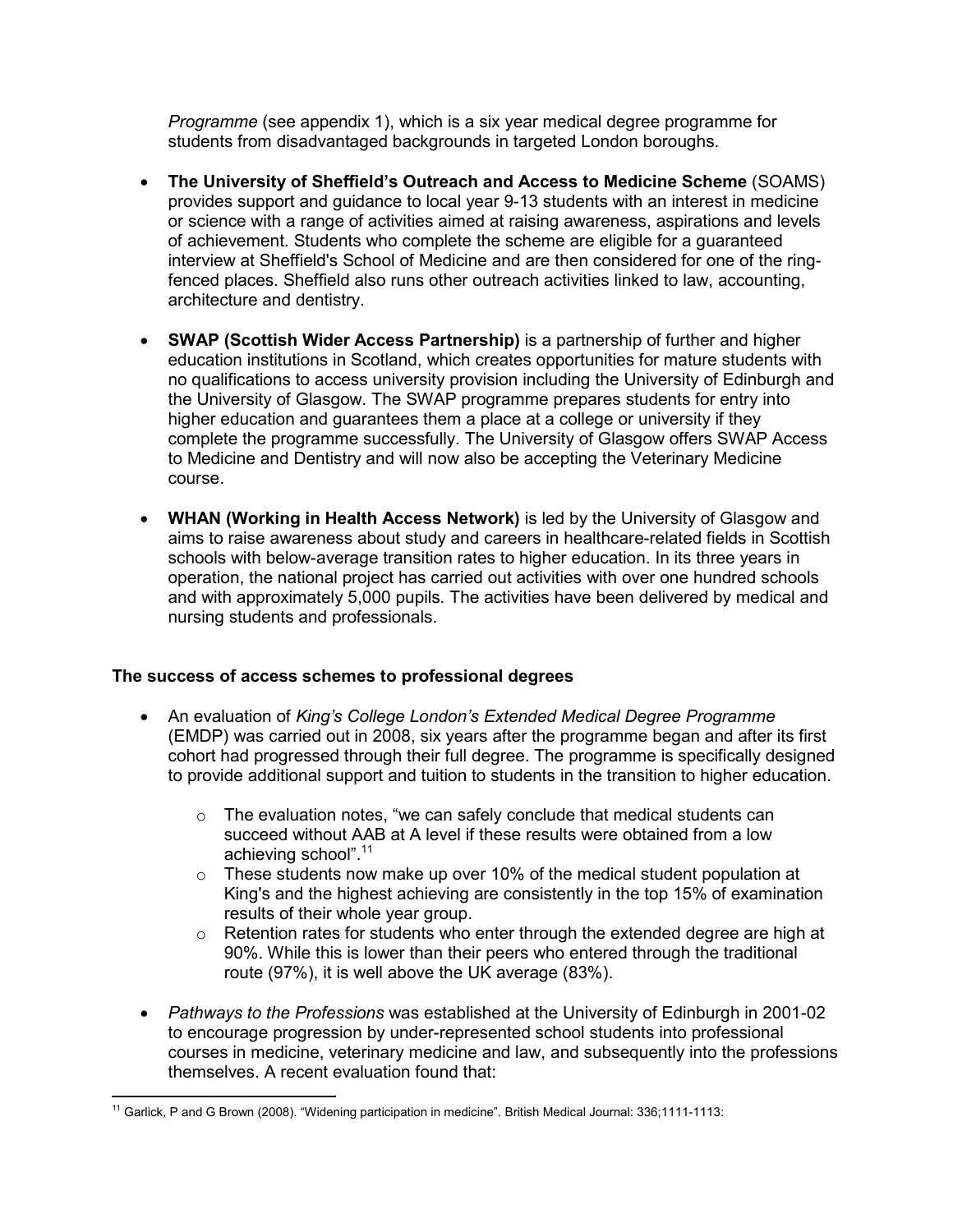- $\circ$  Registrations by school students have increased year on year to the programme.
- $\circ$  There has been a significant increase in the number of applications to degree courses from the original 46 schools:
	- **136% increase in applications to medicine;**
	- **166%** increase in applications to veterinary medicine since it has been involved in the project;
	- 38% increase in applications for law.
- $\circ$  Pathways to Law has been extended to five other Russell Group universities, including the University of Leeds, the London School of Economics & Political Science, University of Manchester, University of Southampton and University of Warwick.
- However, these programmes are costly and therefore limited in size and scope. The King's College London programme, for example, costs approximately £190,000 a year for academic staff alone, for an intake of fifty students annually, totalling 150 students in the three pre-clinical years.

#### Broadening access to professional careers

• In addition to encouraging young people into professional degrees, Russell Group universities are undertaking innovative schemes to encourage current students from under-represented backgrounds to consider professional careers outside of academia.

### Examples of access initiatives to the professions

- University College London's 'Reach' mentoring programme aims to support students who feel they face particular barriers to their career success - such as physical and mental disability, maturity, ethnic origin, difficulties at school, low confidence and lack of family support. 'Reach' matches mentees with mentors who can help students find out more about working in their chosen field.
- The London School of Economics and Political Science runs the Pure Potential Law programme that allows first-year students from a state school or college to receive some extra guidance on recruitment to leading law firms. LSE has teamed up with Pure Potential and partner law firms to run in-depth sessions. Participants will get advice on how to make a successful application and meet lawyers and graduate recruiters from prestigious law firms in the UK. LSE will also be running these programmes in accounting & finance and management.

#### Employability and skills development

• Russell Group universities provide students with opportunities to engage in research processes; a connection to leading thinkers and world-class experts in their fields; access to first rate libraries and facilities, as well a highly motivated and talented peer group. We are constantly assessing how we can improve the student's learning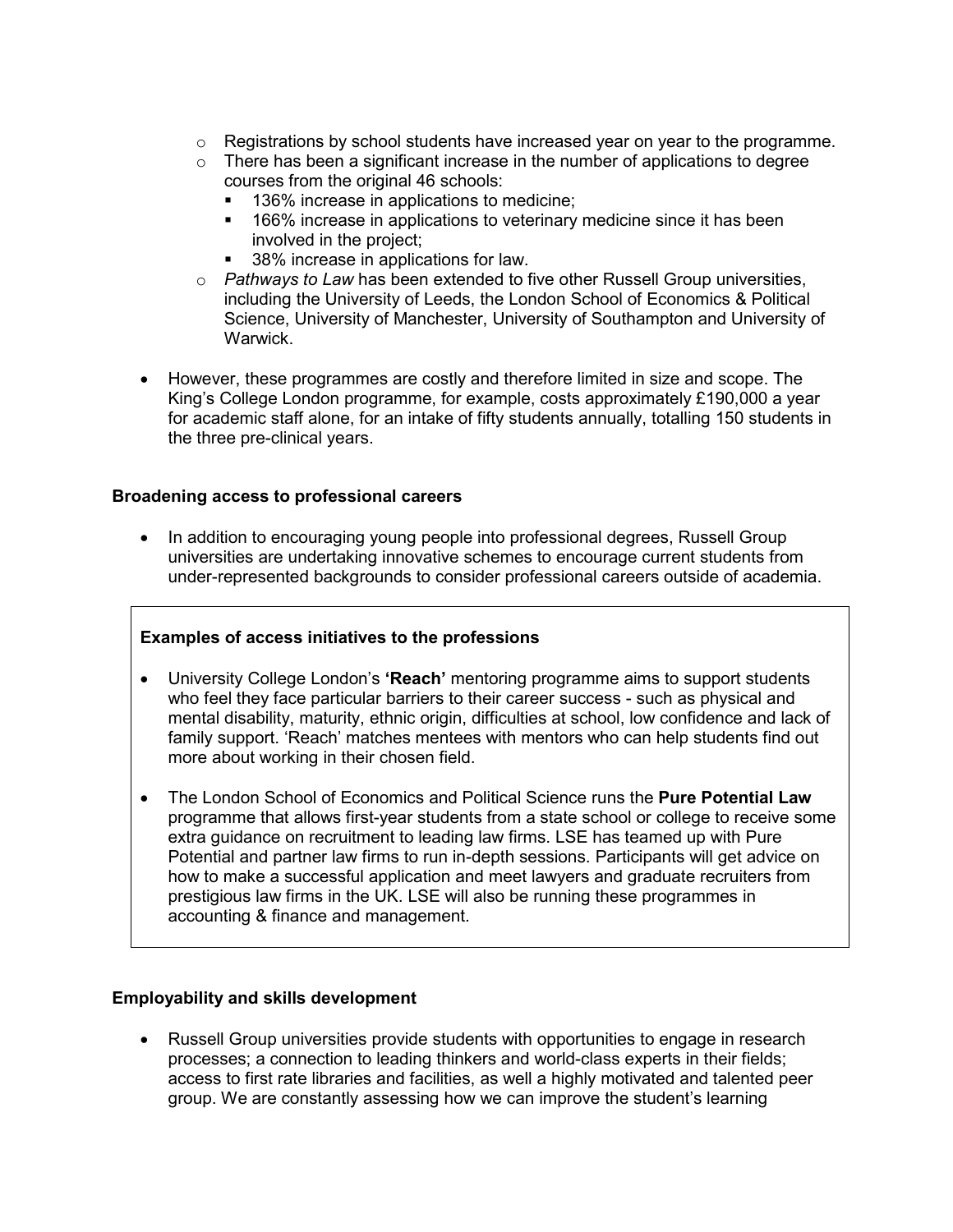experience because our priority in a fast-changing world is to ensure they receive a firstclass education which stands them in good stead for the world of work, or future study.

- Our universities have, for many years, been developing a range of schemes to enhance graduate employability, including work-based learning, internships in coveted professions and tailored guidance to help them consolidate the skills which are valued by employers (see appendix 2).
- Employers want graduates who are entrepreneurial, good at problem-solving, able to handle uncertainty, and who can work both independently and within a team. It is because Russell Group universities can deliver these essential skills that their graduates continue to be held in high esteem by employers in the UK and internationally.

#### Examples of work experience & internship placements

- The University of Birmingham allows students to apply to the 'Honey Pot', which provides financial support up to £800 to enable students to undertake work experience over the summer vacation period. The University of Cambridge also provides 'bursaries for public interest' vacation experience scheme, co-funded by more than 130 employer sponsors.
- The University of Glasgow runs the Club 21 Business Partnership Programme, a partnership between the University and prominent employers. Its purpose is to provide students with the opportunity to gain work experience. Member companies provide paid, summer placement opportunities to Glasgow students and some provide an additional £1000 scholarship.
- Imperial College London's **Industrial Internships Scheme** helps to tackle industrial problems by teaming business, academics and current students. Projects are usually devised by the sponsoring partner company in consultation with a member of the academic staff. A third-year student is then selected and he/she spends 8 to 10 weeks working with the sponsor during the summer vacation. At the end of that term, the student makes an oral presentation and submits a detailed final report on which he/she is assessed.
- Many Russell Group universities have developed or are currently developing enhanced employability strategies, with the aim of improving the integration of career skills development within the broader curriculum.
- While the quality of Russell Group graduates' skills and their value to employers is clear, our universities recognise the need to continue to generate broad-based skills amongst students and to work with employers in order to achieve this.
- Employability strategies have led some universities to the create career development awards, which allow institutions to formally recognise the value of career-based skill development among undergraduate students.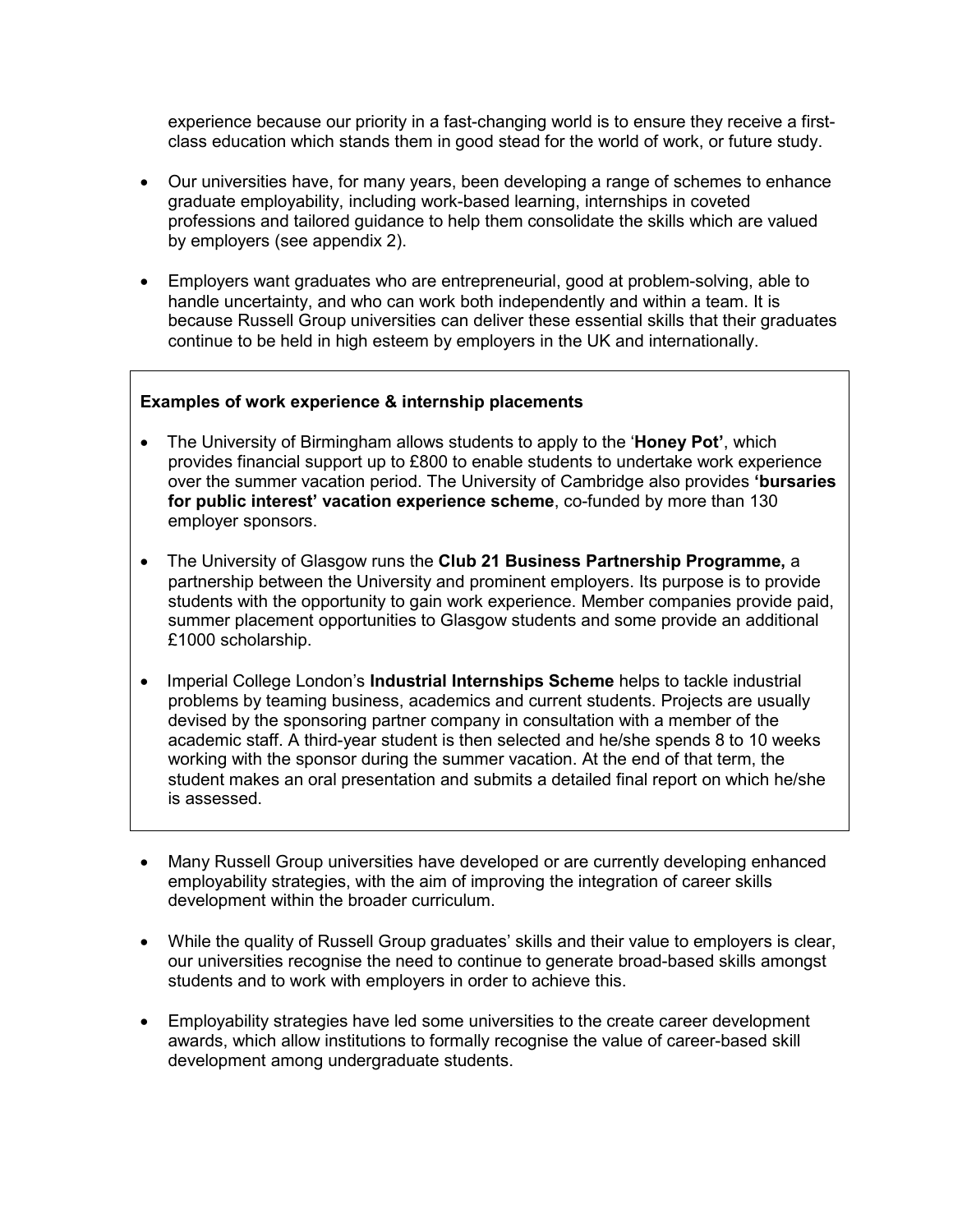### Employability strategies of Russell Group universities

- University of Liverpool has recently developed a strategy to enhance student employability. The strategy will seek to incorporate employability skills into the core curriculum. It will aim to improve relationships with employers and professional bodies, as well as the mechanisms for obtaining employer feedback, where appropriate, on curriculum design and review. This will include seeking improved employer engagement in the postgraduate taught curricula. The strategy also implements a variety of other mechanisms to improve student employability, including the provision of extra-curricula activities in collaboration with the students' guild and widening participation to improve employment prospects of disadvantaged students.
- The employability and skills approach at the **University of Nottingham** aims to ensure that students develop abilities that will enhance learning and employment prospects; competencies, learning and evaluation skills through extra-curricular activities; and ability to function creatively in particular environments. To help achieve these goals, they have created the Nottingham Advantage award, which will integrate the various aspects of employability skills within and alongside the curriculum.
- As part of its strategy to inspire current and incoming students to develop their full potential, the University of Leeds has developed the 'Leeds for Life' scheme, which aims to allow students to recognise and articulate more effectively the skills which they have developed as part of their undergraduate education. The programme will also be offering small grants of around £400 to students who want to use their skills to foster their own personal development to benefit others, such as through voluntary activity. Participants are encouraged to keep a Leeds for Life Log, which is an online system that allows participants to gather together information, contacts and evidence which will be useful to when pulling together a record of the experiences, skills and attributes.

#### March 2009

**Name:** Dr Wendy Piatt

**Position:** Director General **Organisation:** The Russell Group of Universities<br> **Professions:** Academia and all professions Academia and all professions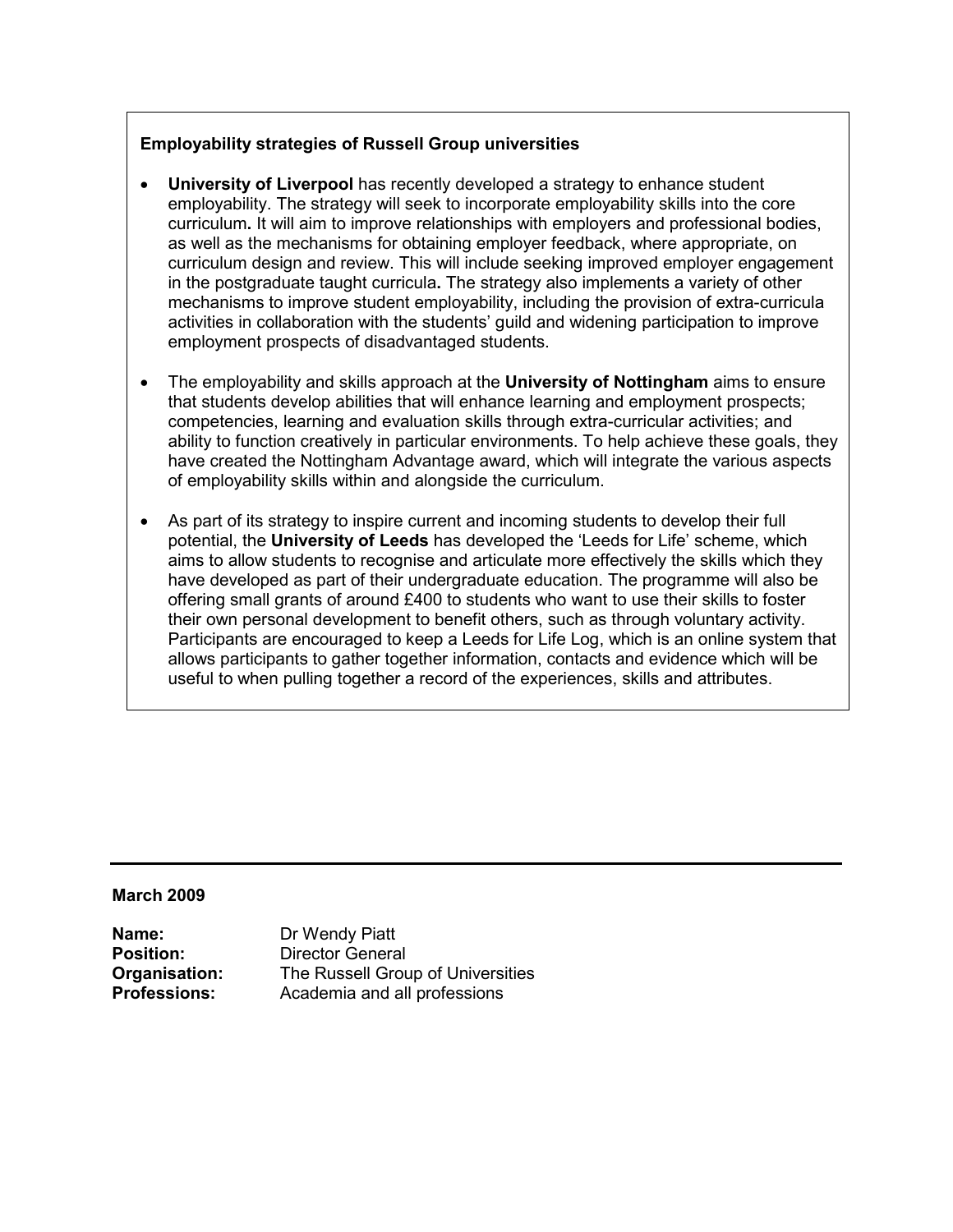

# The Russell Group of Universities

1 Northumberland Avenue Trafalgar Square, London, UK WC2N 5BW T: +44 (0)20 7872 5802 www.russellgroup.ac.uk

# Appendix 1: Special entry routes for non-traditional students at Russell Group universities

A foundation course is an additional year at the beginning of a degree which prepares students without the standard required qualifications for their chosen course. They are designed to help these students 'catch-up' with the students who have entered a course through a conventional route. These rigorous programmes ensure that they will have the necessary skills, experience and knowledge to succeed in their degree. They are specifically designed to provide additional support and tuition to students in their transition to higher education.

| <b>University of Birmingham</b>                                      | Birmingham offers foundation years in various<br>science & engineering disciplines. Successful<br>completion of the course guarantees students a<br>place on their chosen degree programme.<br>Foundation year courses are suitable for those<br>whose qualifications are not recognised for direct<br>entry to a degree programme, including mature<br>students.                                         |
|----------------------------------------------------------------------|-----------------------------------------------------------------------------------------------------------------------------------------------------------------------------------------------------------------------------------------------------------------------------------------------------------------------------------------------------------------------------------------------------------|
| <b>Cardiff University</b><br>PRIFYSGOL                               | <b>Engineering, Medicine &amp; Dentistry Preliminary</b><br>Years are designed to give students the<br>necessary basic knowledge to enable them to<br>cope on an engineering or dentistry degree at the<br>University. Students who successfully complete<br>the year will then be able to move on to the<br>degree programmes.                                                                           |
| University of Edinburgh and<br><b>University of Glasgow</b><br>INIVE | <b>SWAP (Scottish Wider Access Partnership)</b> is a<br>partnership of further and higher education<br>institutions, which creates opportunities for mature<br>students with no qualifications to access<br>university. The SWAP programme prepares<br>students for entry into higher education and<br>guarantees them a place at a college or university<br>if they complete the programme successfully. |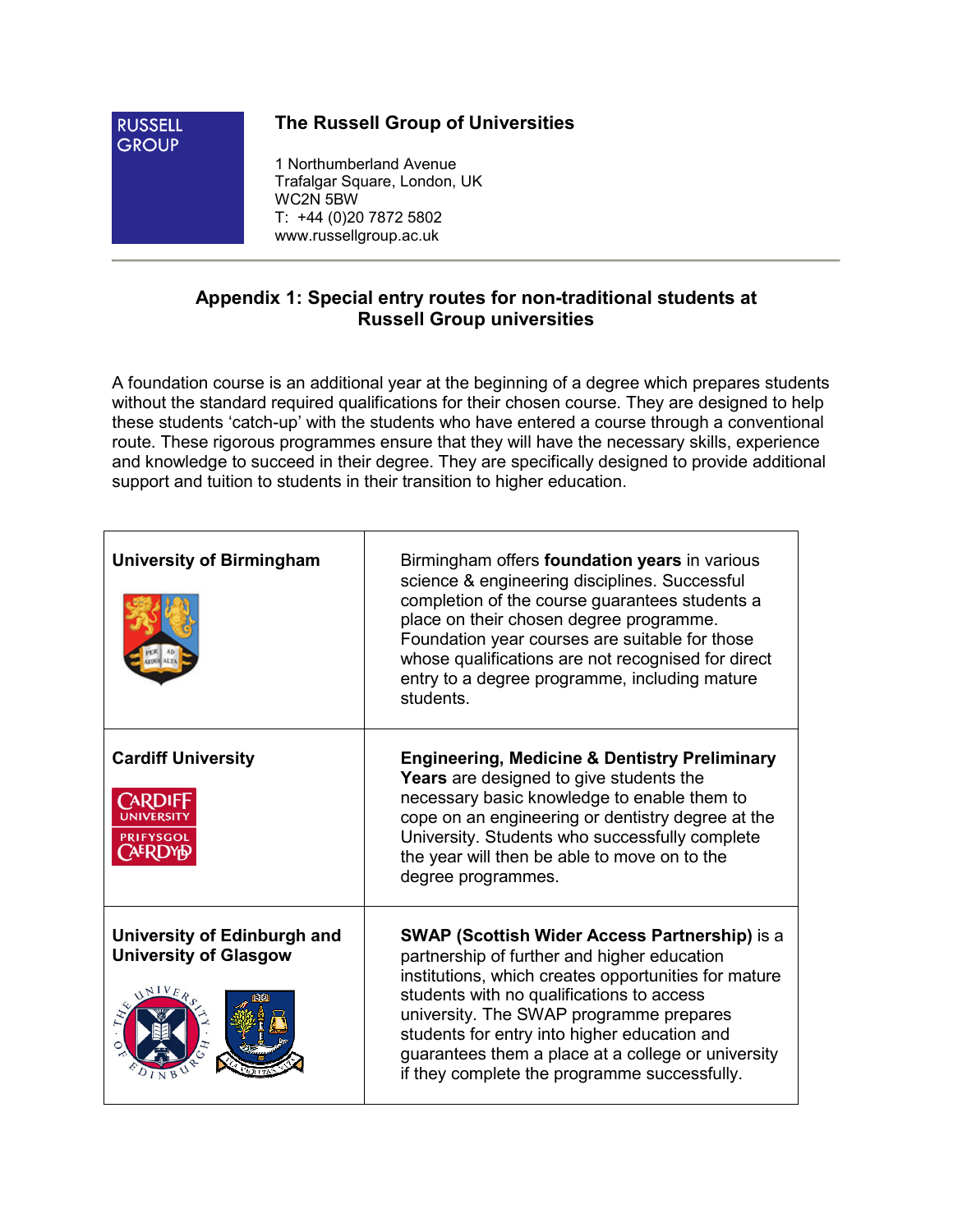| <b>King's College London</b>                             | <b>Extended Medical Degree Programme (EMDP)</b><br>is a six year degree programme launched in 2001<br>to encourage students from educationally<br>disadvantaged backgrounds to become doctors.<br>Places on the programme are offered to talented<br>pupils from inner London boroughs and targeted<br>schools in Kent & Medway that have the potential<br>to succeed in medicine but not the predicted A-<br>Level grades required for the standard medical<br>programme. These places are additional to those<br>previously allocated to King's for entry by<br>conventional routes.             |
|----------------------------------------------------------|----------------------------------------------------------------------------------------------------------------------------------------------------------------------------------------------------------------------------------------------------------------------------------------------------------------------------------------------------------------------------------------------------------------------------------------------------------------------------------------------------------------------------------------------------------------------------------------------------|
| <b>University of Leeds</b><br><b>UNIVERSITY OF LEEDS</b> | <b>Foundation Years at Leeds provides preliminary</b><br>years in four subject areas: medicine; physics;<br>science, mathematics and engineering; and in<br>social sciences and law. They enable students<br>without standard entry qualifications to progress to<br>a wide range of degree courses such as medicine,<br>science, mathematics, computing, engineering,<br>healthcare, law, politics and social policy.                                                                                                                                                                             |
|                                                          | <b>Widening Participation in Medicine is a</b><br>partnership programme between the Universities<br>of Leeds and Bradford. Leeds has allocated 40<br>additional places on the medical training<br>programme reserved for students transferring from<br>a Clinical Sciences course at Bradford. To date,<br>188 students from this course have transferred to<br>the Leeds Medical School. The key aims of this<br>joint initiative are to widen participation of students<br>entering medicine and healthcare and to reflect<br>the needs of a socially and culturally diverse local<br>community. |
| <b>University of Liverpool</b><br><u>UNIVERSITY OF</u>   | Liverpool runs various 1+3 and 2+2 foundation<br>courses with local FE colleges as progression<br>opportunities into university degrees. These<br>include degree programmes in medicine and<br>dentistry, science and engineering, computer<br>science and information systems, earth sciences,<br>geography, mathematics and physical sciences.                                                                                                                                                                                                                                                   |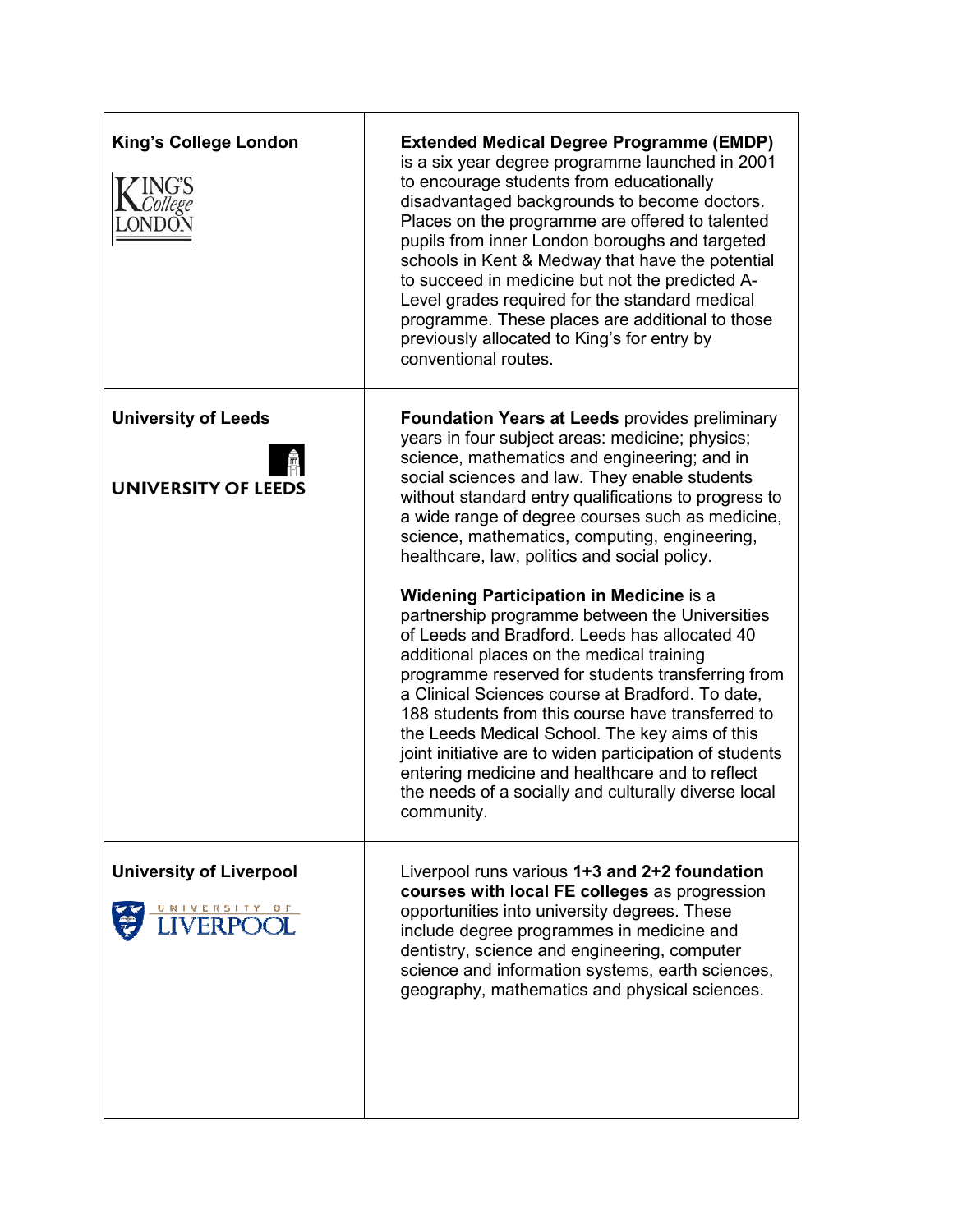| <b>University of Manchester</b><br><b>MANCHESTER</b>          | Manchester's runs three foundation year<br>programmes in life sciences, medicine &<br>dentistry and engineering & physical sciences,<br>which consist of a one year programme designed<br>to improve students' scientific knowledge and<br>understanding to a level that is suitable for a<br>degree in those fields. This programme is geared<br>towards students with non-traditional qualification<br>and those who have slightly underachieved in their<br>science A levels.                                                                                                                                                                                                                                                                                                                                                                                                                                                                                                                                                                                                                                                                                                                                                           |
|---------------------------------------------------------------|--------------------------------------------------------------------------------------------------------------------------------------------------------------------------------------------------------------------------------------------------------------------------------------------------------------------------------------------------------------------------------------------------------------------------------------------------------------------------------------------------------------------------------------------------------------------------------------------------------------------------------------------------------------------------------------------------------------------------------------------------------------------------------------------------------------------------------------------------------------------------------------------------------------------------------------------------------------------------------------------------------------------------------------------------------------------------------------------------------------------------------------------------------------------------------------------------------------------------------------------|
| <b>Newcastle University</b><br><b>Newcastle</b><br>Jniversity | <b>Foundation Year</b> provides an introductory year to<br>a number of engineering, science and<br>mathematics degree courses, designed for those<br>who have shown that they have the ability to<br>succeed but lack the necessary qualifications or<br>subject knowledge to enter the degree directly.                                                                                                                                                                                                                                                                                                                                                                                                                                                                                                                                                                                                                                                                                                                                                                                                                                                                                                                                   |
| <b>University of Nottingham</b><br>H                          | The Certificate in Health Science, run jointly with<br>the University of Lincoln, provides a one-year, full-<br>time grounding in healthcare and science.<br>Students then progress to Medicine, Pharmacy,<br>Veterinary Medicine and Science and other<br>health-related courses with competitive entry at<br>the University of Nottingham. Winner of the Times<br>Higher Award 'Widening Participation Initiative of<br>the Year' in 2006, the Certificate is for students<br>who have the ability to study such courses, but<br>whose circumstances might make this difficult.<br><b>Science &amp; Engineering Foundation Years are</b><br>designed for students whose school qualifications<br>do not meet the current admissions' requirements<br>for entry to undergraduate programmes. The<br>programme provides grounding in the<br>fundamentals of science and mathematics. In<br>addition to classroom and laboratory activities, all<br>foundation students are allocated a personal tutor<br>to provide advice and guidance. Nottingham also<br>runs a 6 year Veterinary Science degree, including<br>a preliminary year, for able students who do not<br>have the science qualifications necessary for<br>conventional entry. |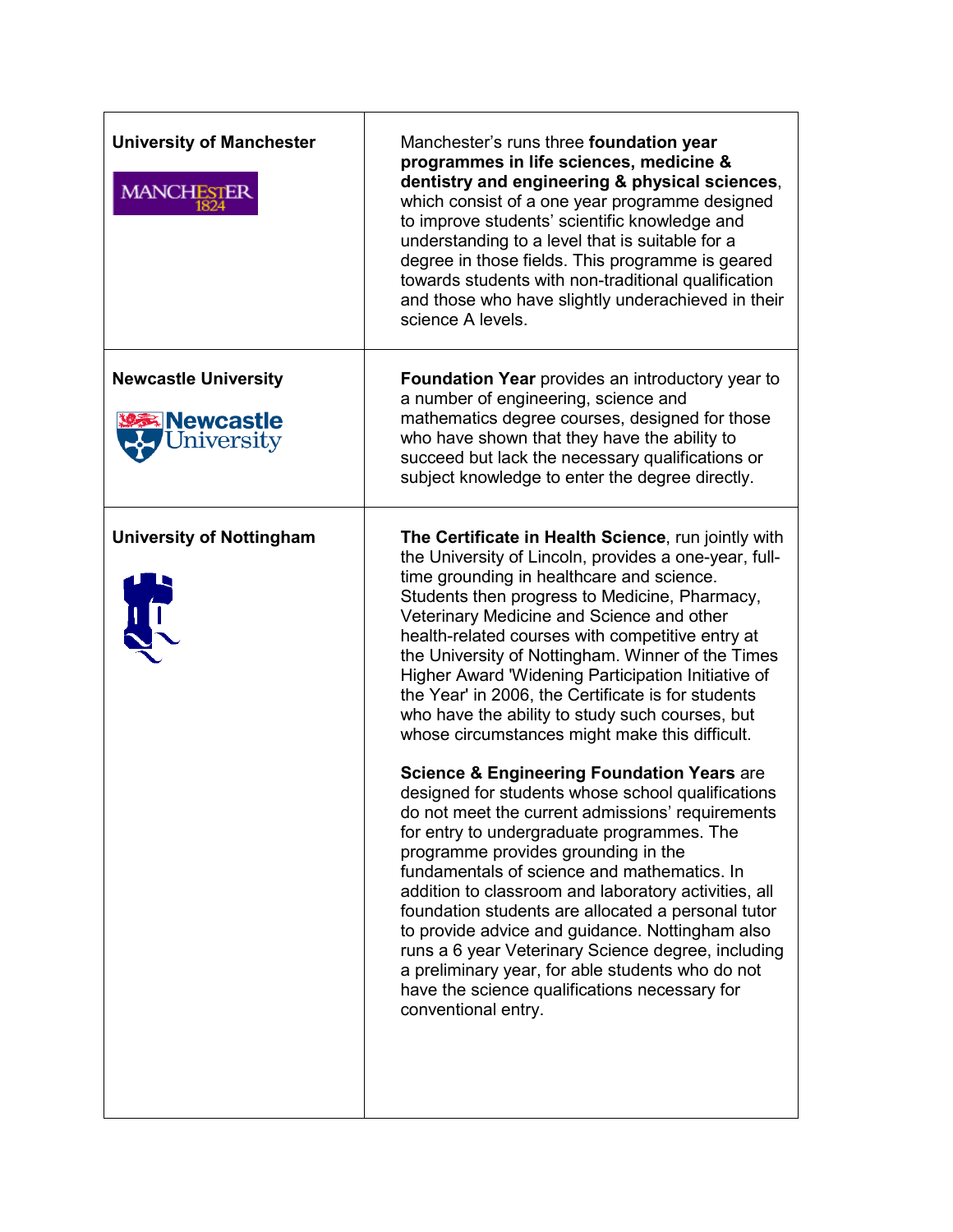| <b>Queen's University Belfast</b><br>Queen's University<br>lelfast      | The Highway to Science and Engineering<br>Programme is a one year programme designed to<br>provide those from disadvantaged backgrounds<br>who have just failed to meet their required grades<br>a supported route into Science or Engineering<br>degree courses. Available for students from<br>Discovering Queen's schools, successful<br>completion of this foundation programme leads to<br>the awarding of a Foundation Certificate and entry<br>to certain Science & Engineering courses. |
|-------------------------------------------------------------------------|-------------------------------------------------------------------------------------------------------------------------------------------------------------------------------------------------------------------------------------------------------------------------------------------------------------------------------------------------------------------------------------------------------------------------------------------------------------------------------------------------|
| <b>University of Sheffield</b><br>The<br>University<br>0f<br>Sheffield. | <b>Engineering and science foundation years are</b><br>designed for those who have not studied the<br>courses in school that would prepare them to<br>move directly into the degree programme. They<br>are aimed at students who, for whatever reason,<br>need additional preparation or additional science<br>subjects before going on to an engineering or<br>science degree.                                                                                                                 |
| <b>University of Southampton</b><br>Southampton                         | Foundation year is the first year of a four or five-<br>year programme leading to a degree in<br>engineering, computer science, physics or<br>geophysics disciplines. Successful completion of<br>the year guarantees progression to degree<br>programmes.                                                                                                                                                                                                                                      |
|                                                                         | <b>BM6</b> (Bachelor of Medicine in 6 Years) is a<br>programme developed to widen access into the<br>medical profession from those from disadvantaged<br>backgrounds. It involves studying for an extra year<br>on a specially designed foundation course before<br>joining the students on the conventional 'BM5'<br>programme.                                                                                                                                                                |
| <b>University of Warwick</b><br>THE UNIVERSITY OF                       | The 2+2 Degree Programme provides a path for<br>students to gain a degree through two years of<br>study at a local college and a further two years at<br>the University. This programme is specifically<br>designed for adults who lack formal qualifications<br>and who wish to return to education.                                                                                                                                                                                           |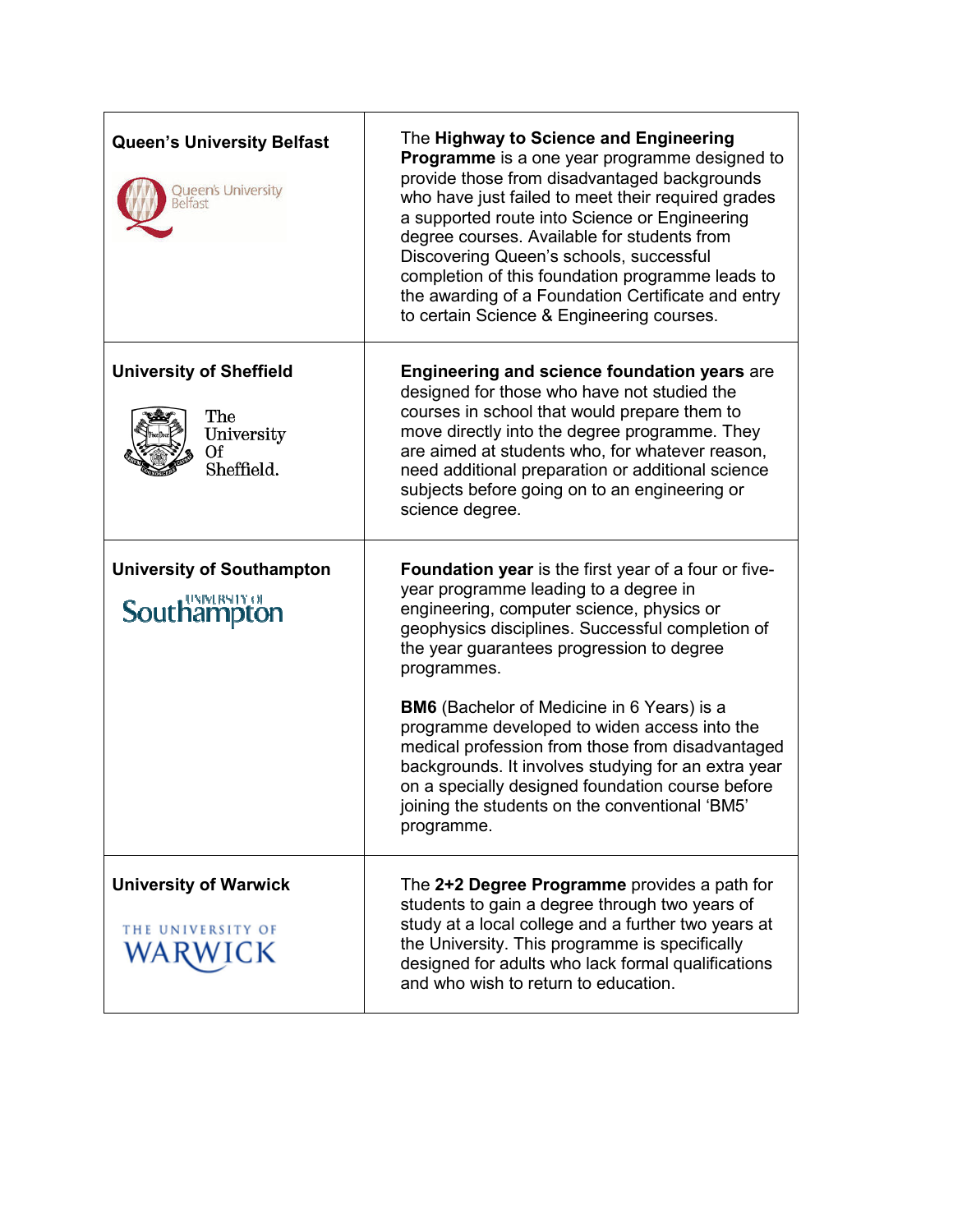

# The Russell Group of Universities

1 Northumberland Avenue Trafalgar Square, London, UK WC2N 5BW T: +44 (0)20 7872 5802 www.russellgroup.ac.uk

# Appendix 2: Progression to the Professions and Skills Development at Russell Group universities

| <b>University of Birmingham</b>                         | The University of Birmingham provides a number<br>of work-based learning programmes including<br>embedded service-based learning modules,<br>where students complete a course through both<br>work experience or volunteering and classroom<br>learning in key professional fields of business,<br>dentistry, health sciences and applied social<br>sciences. Birmingham also provides an online<br>environment to help students manage their study<br>and development of work-based skills.<br>Students may also apply to the <b>Honey Pot</b> , which<br>provides financial support up to £800 for students<br>to undertake work experience over the summer<br>vacation period, or the SPEED programme and<br>competition in which would-be entrepreneurs can<br>pitch their innovative ideas in order to get their<br>potential businesses off the ground prior to<br>graduating. |
|---------------------------------------------------------|--------------------------------------------------------------------------------------------------------------------------------------------------------------------------------------------------------------------------------------------------------------------------------------------------------------------------------------------------------------------------------------------------------------------------------------------------------------------------------------------------------------------------------------------------------------------------------------------------------------------------------------------------------------------------------------------------------------------------------------------------------------------------------------------------------------------------------------------------------------------------------------|
| <b>University of Bristol</b><br><b>EX</b> University of | University of Bristol Internships offer learning<br>and quality experiences for the student to build<br>professional skills. The scheme allows students to<br>work at the university or with local employers on a<br>part-time basis. Bristol also has a variety of<br>interactive resources, country guides for work<br>experience abroad and a career network with<br>alumni of the University and former researchers.                                                                                                                                                                                                                                                                                                                                                                                                                                                             |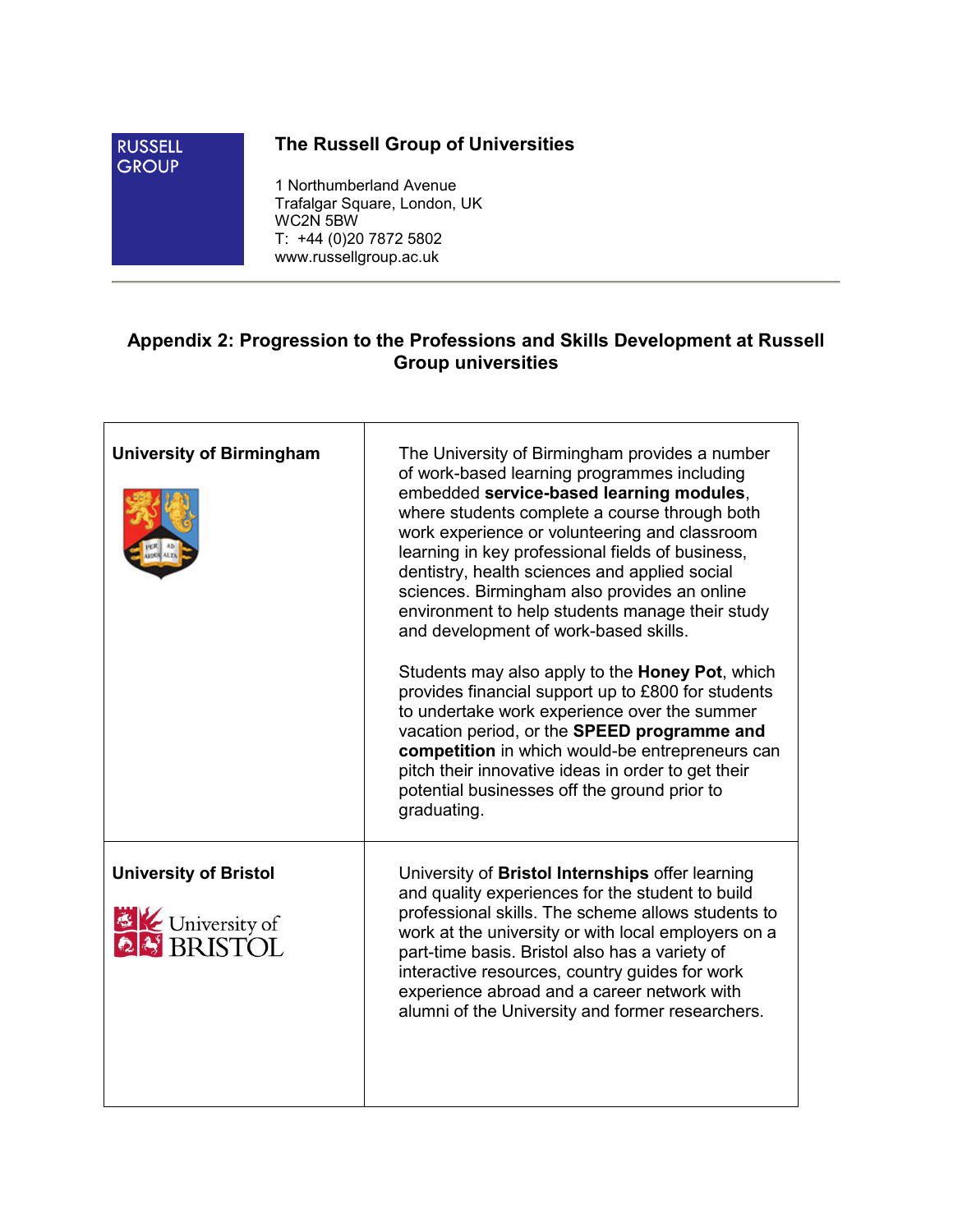| <b>University of Cambridge</b>         | Cambridge's Careers Service has developed a<br>'bursaries for public interest' vacation<br>experience scheme, co-funded with more than<br>130 employer sponsors. The scheme aims to<br>support students wishing to undertake voluntary or<br>very low paid work experience within the charity<br>sector. Bursaries are awarded by a committee of<br>funders on the basis of the contribution to the<br>organisation and to the skills and experience<br>developed by the student. |
|----------------------------------------|-----------------------------------------------------------------------------------------------------------------------------------------------------------------------------------------------------------------------------------------------------------------------------------------------------------------------------------------------------------------------------------------------------------------------------------------------------------------------------------|
|                                        | Work experience is also build into certain<br>course requirements at Cambridge. Students in<br>Management Studies are required to undertake a<br>work-placement as part of their course, arranged<br>by the Judge Institute. All engineering students<br>must have a minimum of eight weeks industrial<br>experience prior to graduation - four weeks of this<br>must be completed before the end of the second<br>year and the full eight weeks by the end of the<br>third.      |
| <b>University of Edinburgh</b><br>NIVE | Edinburgh maintains an Alumni Database of<br>those graduates who are willing to help current<br>students gain insight into the world of work by<br>acting as career contacts and role models.<br>Edinburgh also runs numerous workshops and<br>events in order to provide students with the skills<br>they need to stand out in their applications.                                                                                                                               |
| <b>University of Glasgow</b>           | The Club 21 Business Partnership Programme<br>is a partnership between the University of Glasgow<br>and businesses. Its purpose is to provide students<br>with the opportunity to gain work experience that<br>will allow them to develop the skills that employers<br>value. Member companies provide paid, summer<br>placement opportunities Glasgow students and<br>some also provide a £1000 scholarship.                                                                     |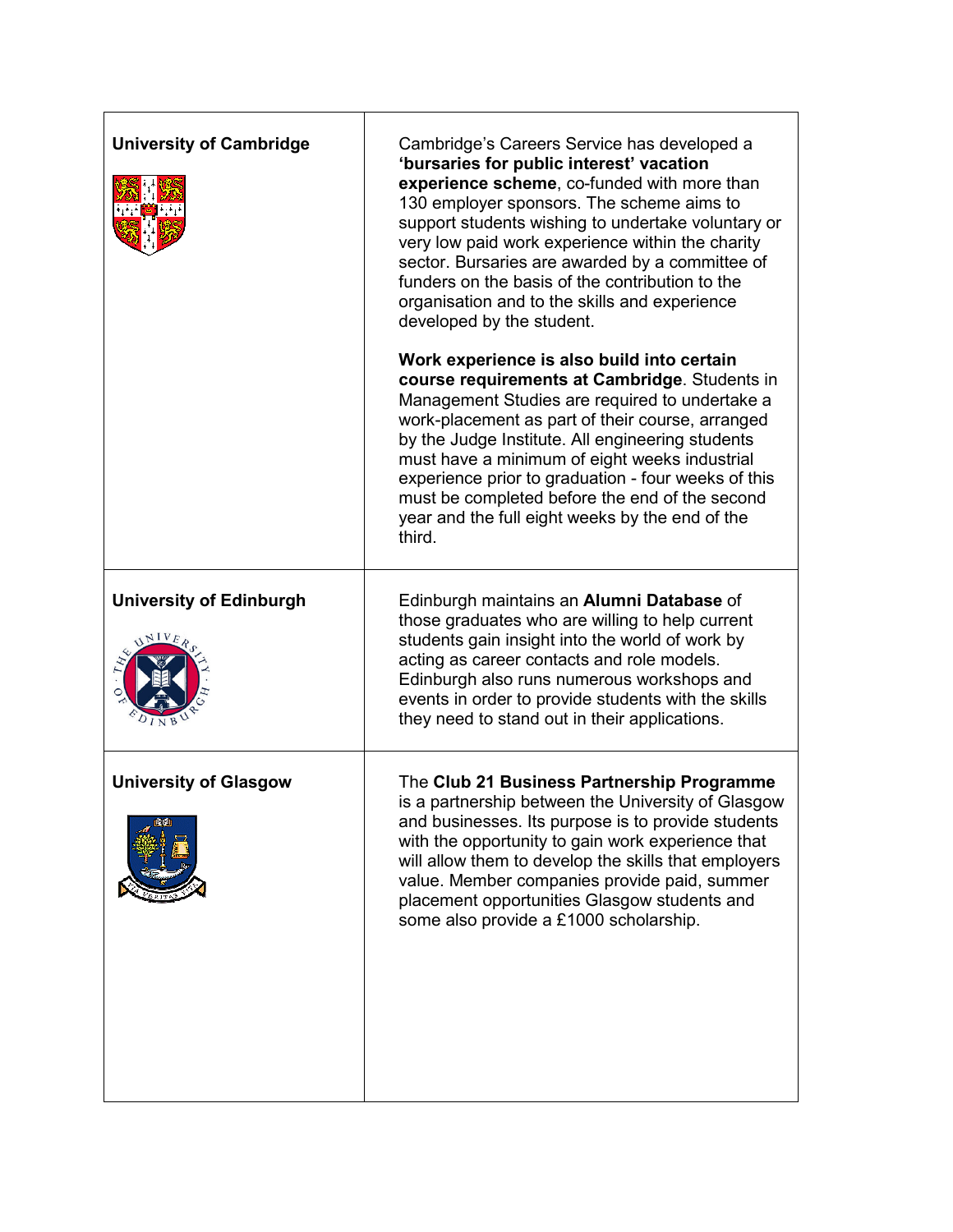| <b>Imperial College London</b><br><b>Imperial College</b><br>London | Imperial's Industrial Internships Scheme helps<br>to tackle industrial problems by teaming business<br>with academics and students. Projects are usually<br>devised by the sponsoring partner company in<br>consultation with a member of the academic staff.<br>A third-year student is then selected and he/she<br>spends 8 to 10 weeks working with the sponsor<br>during the summer vacation. At the end of that<br>term, the student makes an oral presentation and<br>submits a detailed final report on which he/she is<br>assessed.                                                                                                                                                                                                                                                                                                                                                                                                  |
|---------------------------------------------------------------------|----------------------------------------------------------------------------------------------------------------------------------------------------------------------------------------------------------------------------------------------------------------------------------------------------------------------------------------------------------------------------------------------------------------------------------------------------------------------------------------------------------------------------------------------------------------------------------------------------------------------------------------------------------------------------------------------------------------------------------------------------------------------------------------------------------------------------------------------------------------------------------------------------------------------------------------------|
| King's College London<br><b>ING'S</b>                               | King's provides various courses through the<br>University of London Careers Group, such as The<br>City Course, a five-day course to give an inside<br>perspective on financial careers in the City. For an<br>entire week, top financial firms provide a series of<br>in-house workshops, case studies, presentations<br>and discussions.<br>They have also recently created a series of Career<br>Networks around specific professional market<br>areas such as finance, law and media, using<br>Facebook as a platform. These are complemented<br>by in-house events with King's alumni to give<br>current students a personal insight into various<br>professions.                                                                                                                                                                                                                                                                        |
| <b>University of Leeds</b><br><b>UNIVERSITY OF LEEDS</b>            | Leeds offers a Master's Degree by Work-Based<br>Learning. While working for their sponsoring<br>employer, students may take elective credits at the<br>university in subjects associated to a final project<br>they wish to complete for their degree and which is<br>aligned to their employment. Students are teamed<br>up with a Learning Mentor, who provides guidance<br>on both their academic and professional careers.<br>For over a decade, Leeds has incorporated career<br>development modules into the curriculum, now<br>offering 16 modules to over 1000 students.<br>The Leeds University Research Experience<br>(LURE) provides external sponsorship for medical<br>students to work in research labs over the summer<br>as well as participating in mentoring and outreach<br>activity. The University is currently developing<br>plans to expand the scheme to all students and is<br>exploring sponsorship opportunities. |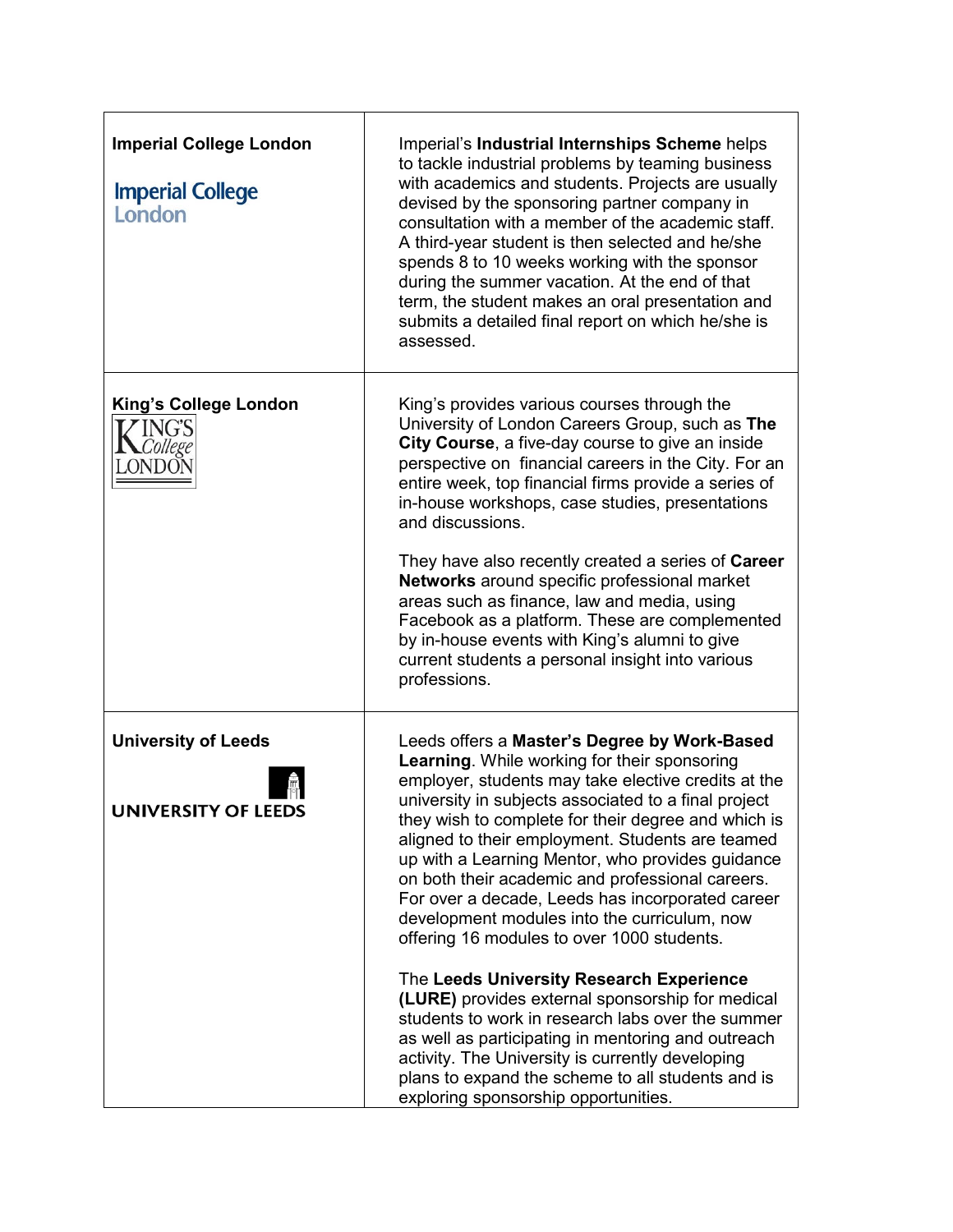|                                                 | <b>Spark</b> , the graduate business start-up programme<br>at the University, was one of the first business<br>start-up units to be integrated into careers<br>services. Amongst other things, this tackles the<br>issue of the commercial awareness of students.                                                                                                                                                                                                                                                                                                                                                                        |
|-------------------------------------------------|------------------------------------------------------------------------------------------------------------------------------------------------------------------------------------------------------------------------------------------------------------------------------------------------------------------------------------------------------------------------------------------------------------------------------------------------------------------------------------------------------------------------------------------------------------------------------------------------------------------------------------------|
| <b>University of Liverpool</b><br>UNIVERSITY OF | As a component within the University's<br>Employability Strategy, Achieve aims to equip<br>students with a range of high-profile employability<br>skills while working in conjunction with employers<br>and graduate recruiters. In particular, all students<br>enrolled on the programme will have the unique<br>opportunity to work towards Chartered<br>Management Institute qualifications. Each<br>student's is assigned a personal coach who will<br>work with the student on an individual basis.<br>Assessment is through the completion of a<br>personal reflective report, which forms the basis of<br>the CMI qualifications. |
| <b>London School of Economics</b><br><b>LSE</b> | Pure Potential Law allows first-year students from<br>a state school or college to receive some extra<br>guidance on recruitment to leading law firms. LSE<br>has teamed up with Pure Potential and partner law<br>firms to run in-depth sessions. Participants will get<br>advice on how to make a successful application<br>and meet lawyers and graduate recruiters from<br>prestigious law firms in the UK. LSE will also be<br>running similar programmes in accounting &<br>finance and management.                                                                                                                                |
|                                                 | LSE facilitates internships in policy, public affairs,<br>corporate social responsibility, media policy &<br>development, entrepreneurship and in Parliament.<br>The Parliamentary Internship Scheme matches<br>postgraduate students with MPs, Peers, UK MEPs<br>and various departments in the Houses of<br>Parliament. The Entrepreneurial Internship<br><b>Scheme</b> connects students with innovative<br>developing businesses.                                                                                                                                                                                                    |
|                                                 |                                                                                                                                                                                                                                                                                                                                                                                                                                                                                                                                                                                                                                          |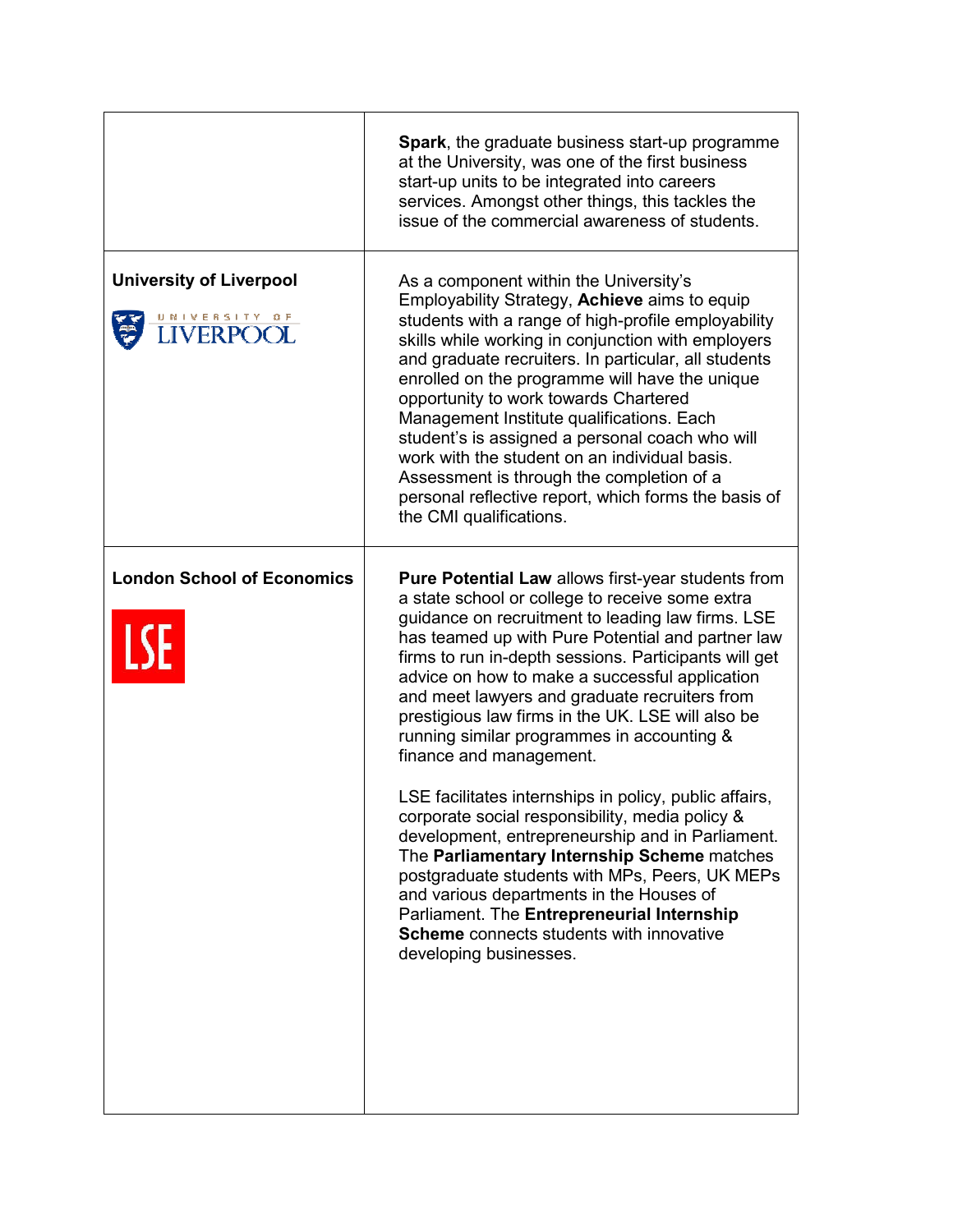| <b>University of Manchester</b><br><b>MANCHESTER</b>         | The Manchester Leadership Programme (MLP)<br>is an initiative which encourages Manchester<br>students to engage with the local community while<br>building on their professional development. It<br>combines a credit-rated Leadership in Action unit<br>with 60 hours of voluntary work and appears on<br>degree transcripts. Manchester also offers a 'MLP<br>for Researchers' for doctoral Researchers and<br>research staff. The programme has been<br>developed in collaboration with business leaders<br>and other organisations with a vested interest in<br>the regeneration and prosperity of Greater<br>Manchester.                                                                                                                                                                                                                                                                                                                                                                        |
|--------------------------------------------------------------|------------------------------------------------------------------------------------------------------------------------------------------------------------------------------------------------------------------------------------------------------------------------------------------------------------------------------------------------------------------------------------------------------------------------------------------------------------------------------------------------------------------------------------------------------------------------------------------------------------------------------------------------------------------------------------------------------------------------------------------------------------------------------------------------------------------------------------------------------------------------------------------------------------------------------------------------------------------------------------------------------|
| <b>Newcastle University</b><br><b>Newcastle</b><br>niversity | The Career Development Module gives students<br>the opportunity to use work experience,<br>volunteering activities or a part-time job to count<br>towards a degree. Students develop a Personal<br>Action Plan with certain community-based skills<br>they would like to develop and formally submit a<br>portfolio and log-book. They are also required to<br>attend workshops and training sessions and work<br>closely with a module supervisor.<br>In addition, Newcastle promotes business<br>enterprise through their Business Start-up<br><b>Support</b> service. They offer advice, support,<br>resources and even office accommodation to<br>nurture students' business ideas. Specialist advice<br>sessions cover topics from finance, marketing,<br>creative thinking to legal issues. The annual<br>'Enterprise Challenge' competition provides an<br>opportunity for cash prizes, as well as a regional<br>spotlight on original ideas and talented individuals,<br>via media coverage. |
| <b>University of Oxford</b><br>UNIVERSITY OF<br>)XFOR D      | As a means of better preparing students to work in<br>a global environment, the University launched its<br>International Internship Programme primarily for<br>undergraduate students during the summer<br>vacation. Participants undertake a defined project,<br>which creates real value for the sponsoring<br>organisation and an important learning experience<br>for the student.                                                                                                                                                                                                                                                                                                                                                                                                                                                                                                                                                                                                               |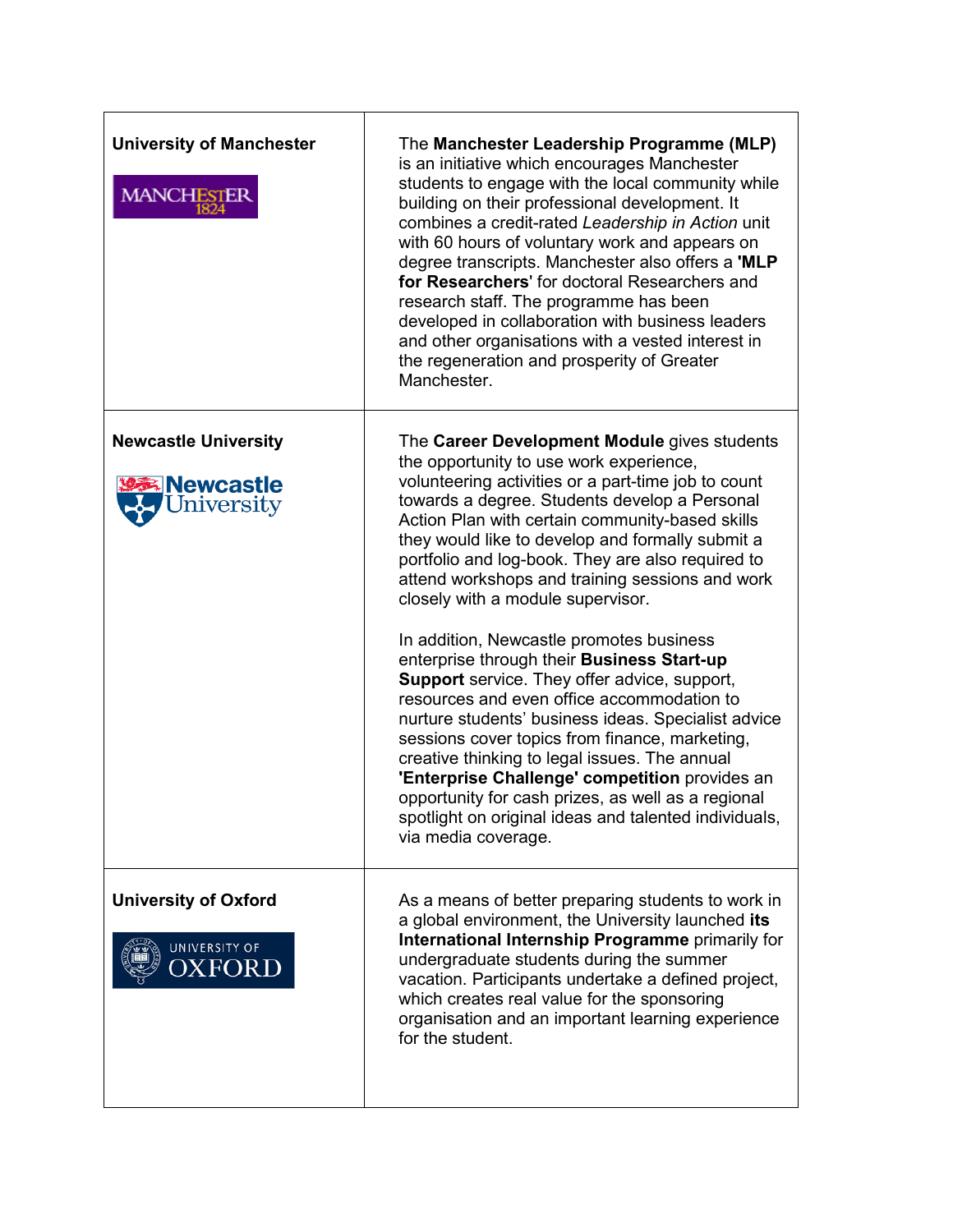|                                                                         | The Oxford Careers Network is a database of<br>former Oxford University undergraduates and<br>postgraduates who have volunteered to share their<br>experiences of employment, further study and<br>gap-year activities.                                                                                                                                                                                                                                                                                                               |
|-------------------------------------------------------------------------|---------------------------------------------------------------------------------------------------------------------------------------------------------------------------------------------------------------------------------------------------------------------------------------------------------------------------------------------------------------------------------------------------------------------------------------------------------------------------------------------------------------------------------------|
| <b>Queen's University Belfast</b><br>Queen's University<br>eltast       | The Degree Plus Award is a new award for<br>Queen's students designed to provide official<br>recognition of extra-curricular activities and<br>achievements. The Award is open to first year<br>undergraduate students who will receive their<br>Award alongside their degree. Students can<br>design their own Plus Award by building on their<br>skills in the following fields: work-related<br>experience, enterprise & innovation, volunteering,<br>sport, clubs & societies, representation and<br>international opportunities. |
| <b>University of Sheffield</b><br>The<br>University<br>Оf<br>Sheffield. | The Career Skills Module helps students reflect<br>on their skills, interests, personality and motivation<br>and relate these to career options. It allows<br>graduates to assess their skills and get to know<br>your strengths and weaknesses, while building up<br>skills on how to make strong applications to the<br>professions.<br>The Skills for Work Certificate is designed to                                                                                                                                              |
|                                                                         | help students use their experience gained from<br>work to demonstrate to future employers that they<br>have the necessary skills to perform in the<br>workplace. Successful participants are awarded a<br>Careers Service Certificate, endorsed by a range<br>of organisations from across employment sectors.<br>Attainment of the certificate also counts towards<br>the Sheffield Graduate Award, which recognises<br>the overall skills and experience gained outside of<br>the degree course.                                    |
| <b>University of Southampton</b><br><b>Southampton</b>                  | <b>University 2 Business Centre helps graduates</b><br>develop your business ideas and is the<br>University's knowledge transfer and<br>entrepreneurship group. From the chance to win<br>£300 for a great business idea to one-to-one<br>sessions with a business advisor, the Centre<br>provides support for student and researchers to<br>commercialise their business ideas.                                                                                                                                                      |